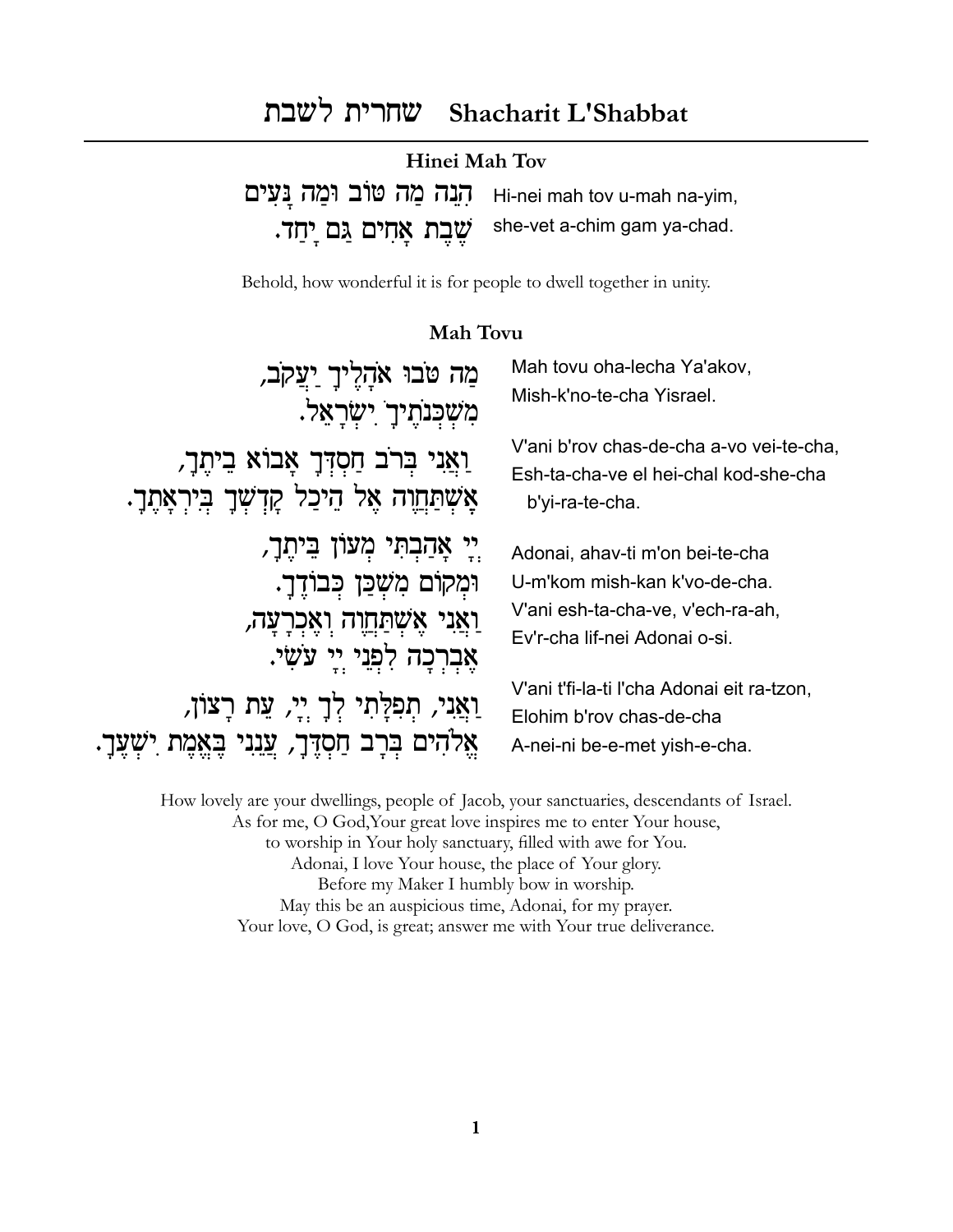### **Creation of the Body**

Praised are You Adonai Eloheinu, Sovereign of the world, Who has formed the human body in wisdom, and has created its intricate passages, vessels and openings. Should a single one of these become blocked or opened, or cease to function, we could not stand before You. Praised are You Adonai, Healer of all flesh in wondrous ways.

La'asok B'divrei Torah

בְּרוּךְ אַתָּה יְיָ אֱלֹהֵינוּ מֶלֶךְ הָעוֹלָם, אֲשֶׁר קִדְשָׁנוּ בְּמִצְוֹתָיו, וְצִוְּנוּ לַעֲסוֹק בְּדִבְרֵי תוֹרָה:

Ba-ruch Ata Adonai, Elo-hei-nu Me-lech ha-o-lam, a-sher kid'sha-nu b'mitz-vo-tav v'tzi-va-nu la'a-sok b'div-rei Torah

Praised are You Adonai Eloheinu, Sovereign of the world, Who hallows us with *mitzvot*, commanding us to engage with words of Torah.

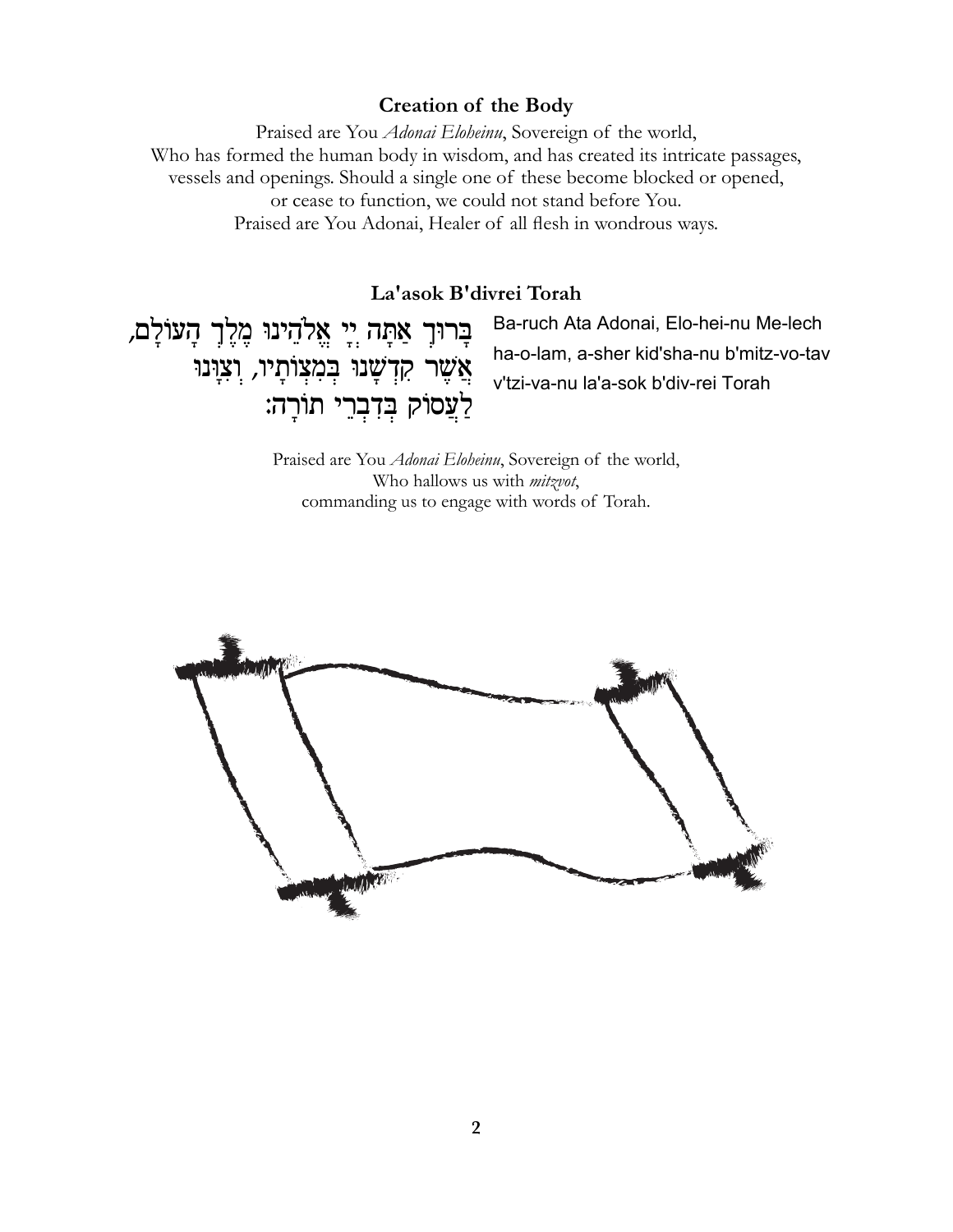### Eilu D'varim

אֵלוּ דְבָרִים שֶׁאֵין לַהָם שָׁעוּר. שֵׁאַדָם אוֹכֵל פֵּרוֹתֵיהֶן בַּעוֹלַם הַזֶּה וִהַקְּרֶן קַיָּמֶת לוֹ לַעוֹלַם הַבָּא. כִּבּוּד אָב וַאֵם, וּגִמְילוּת חֲסָדִים, וַהַשְׁכַּמַת בֵּית הַמְּדְרַשׁ שַׁחֲרִית וַעֲרְבִית, וִהַכְנָסַת אוֹרְחִים, וּבִקּוּר חוֹלִים, וִהַכְנָסַת כַּלֲה, וּלְוַיַת הַמֵּת, וִעִּיּוּן תִּפְלֶה, la-cha-vei-ro. וַהַבָאַת שַׁלוֹם בֵּין אַדַם לַחֲבֵרוֹ, וִתַלְמוּד תורה כנגד כלם:

Ei-lu d'va-rim she-ein la-hem shi-ur, she-a-dam o-cheil pei-ro-tei-hem ba-o-lam ha-zeh v'ha-ke-ren ka-ye-met lo la-o-lam ha-ba: Ki-bud av va-eim; ug'mi-lut cha-si-dim, v'hash-ka-mat beit ha-mid-rash, sha-cha-rit v'ar-vit; v'hach-na-sat or-chim; u'vi-kur cho-lim; v'hach-na-sat ka-lah, ul'va-yat ha-meit; v'i-yun t'fi-lah; va-ha-va-at sha-lom bein a-dam V'tal-mud Torah k'ne-ged ku-lam.

These are the things that are limitless, for which a person enjoys the fruits in this world while the principal remains in the world to come: Honoring one's father and mother; engaging in deeds of compassion; arriving early for study, morning and evening; dealing graciously with guests; visiting the sick; providing for the wedding couple; accompanying the dead for burial; being devoted in prayer; and making peace among people; And the study of the Torah is equal to them all. (Mishnah Pe'ah 1:1 / Tractate Shabbat 127a)

### Elohai N'shama

אֱלֹהֵי, נִשֲמַה שֱנַתַתַּ בִּי טְהוֹרָה הִיא. אַתַּה בִּרָאמַהּ, אַתַּה יִצַרְתַּהּ, אַתָּה נִפַּחִתָּה בִּי, וִאֲתָּה מִשַּׁמְּרָהּ בִקְרִבִּי

E-lo-hai n'sha-ma she-na-ta-ta bi t'ho-ra hi

A-ta b'ra-ta, a-ta y'tzar-ta, a-ta n'fach-ta bi, V'ata m'sham-ra b'kir-bi

The soul that You, my God, have given me is pure. You created it, You formed it, You breathed it into me; You protect the soul within me.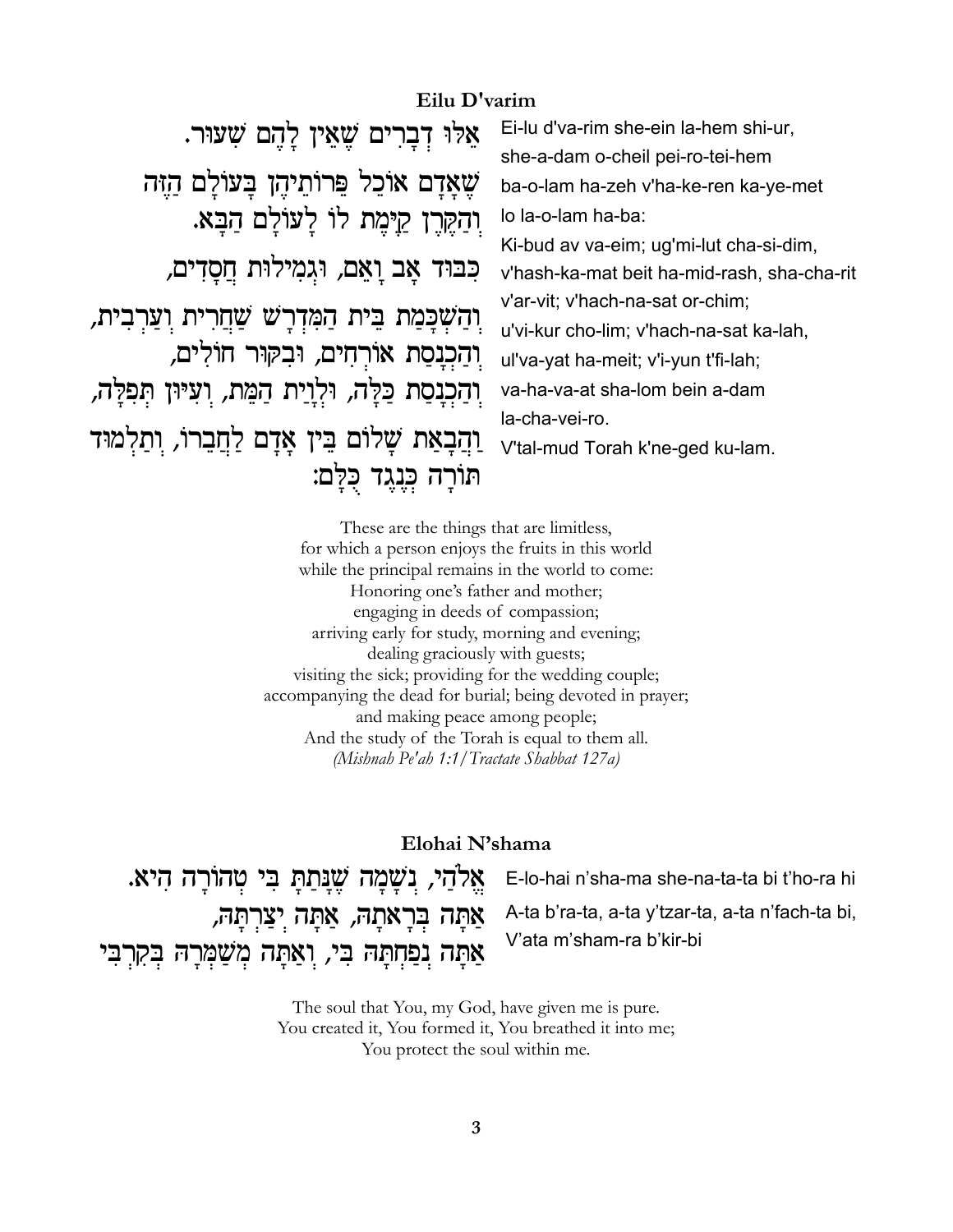#### **Birchot Ha-Shachar** ברכות השחר

| אַתַּה יִי אֱלֹהֵינוּ מֵלֵךְ הָעוֹלַם            | Ba-ruch a-tah A-do-nai, E-lo-hei-nu<br>me-lech ha-o-lam |
|--------------------------------------------------|---------------------------------------------------------|
| אֲשֶׁר נַתַן לַשֱׂכִוִי בִינַה, לִהַבְחִין בֵּין | a-sher na-tan la-sech-vi vi-na,                         |
| יוֹם וּבֵין לַילה:                               | l'hav-chin bein yom u-vein lai-la.                      |
| בצלמו:                                           | she-asani b'tzal-mo                                     |
| זעַשַני ישראַל:                                  | she-asani Yis-ra-el                                     |
| שֶׁעֲשֲׂנִי בֶּן/בַּת-חֹרִין:                    | she-asani ben/bat cho-rin                               |
|                                                  | po-kei-ach iv-rim                                       |
| פּוֹקֵחַ עָוִרִים:                               | mal-bish a-ru-mim                                       |
| מַלִּבִּישׁ עֲרָמִים:                            | ma-tir a-su-rim                                         |
| מַתִּיר אֲסוּרִים:                               | zo-keif k'fu-fim                                        |
| זוֹקֵף כִּפוּפִים:                               | ro-ka ha-a-retz al ha-ma-yim                            |
| רוֹקַע הָאֲרֵץ עַל הַמֲיִם:                      | she-a-sah li kol tzor-ki                                |
| שֵׁעֲשַׂה לִי כַּל צַרְכִּי:                     | ha-mei-chin mitz-a-dei ga-ver                           |
| הַמֵּכִין מִצְעֲדֵי                              | o-zeir Yis-ra-eil bi-g'vu-ra                            |
| אוזר ישראל בגבורה:                               | o-teir Yis-ra-eil b'tif-a-ra                            |
| עוֹטֵר יִשְׂרַאֵל בְּתִפְאַרָה:                  | ha-no-tein la-ya-eif ko-ach                             |
| הַנּוֹתֵן לַיִּעַף כֹּחַ:                        | ha-ma-a-vir shei-nah mei-ei-nai,                        |
| שֵנה מֵעֵינַי<br>המעביר<br>יתנימד                | ut'nu-mah mei-a-fa-pai                                  |
|                                                  |                                                         |

Praised are You Adonai Eloheinu, Sovereign of the world, Who... ... enables us to distinguish day from night. ... lifts up the fallen. ...made me in Your image. ...spreads forth the earth over the waters. ...has made me a Jew. ... provides for all my needs. ... has made me free. ...give strength to our steps. ... gives sight to the blind. ...girds Israel with strength. ...clothes the naked. ... crowns Israel with glory. ...frees captives. ... gives strength to the weary.

... removes sleep from my eyes and slumber from my eyelids.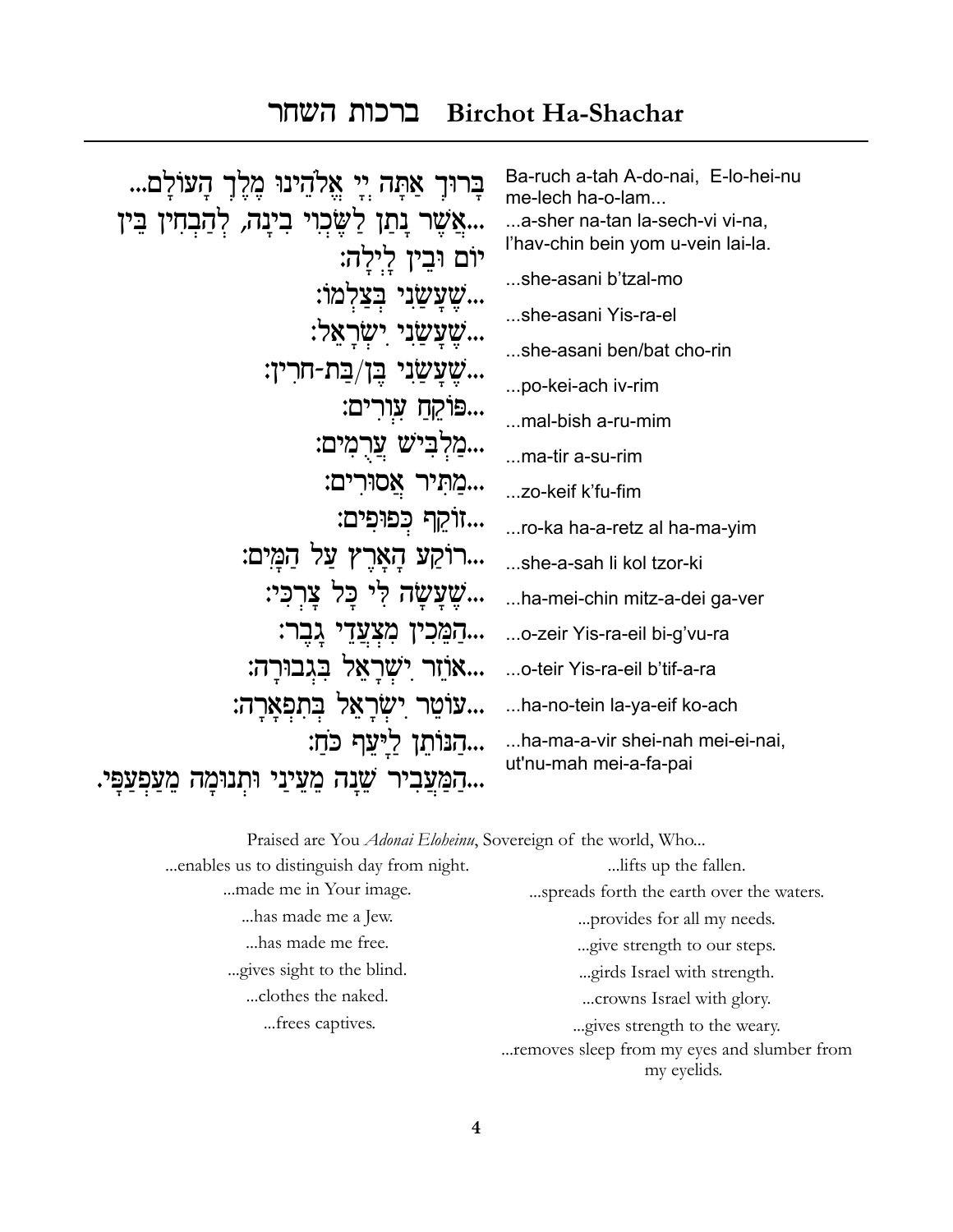May it be Your will, *Adonai Eloheinu* and God of our ancestors, to teach us to follow the ways of Your Torah, and to cling to Your commandments.

Lead us away from transgression, iniquity, sin, temptation or disgrace.

Keep the inclination for evil far away from us,

and keep us far from those who are evil and from a bad companion.

Help us to follow our inclination to do good deeds. Teach us humility,

so that we may serve You. On this day, and on all days, may we find grace,

compassion and favor in Your eyes, and in the eyes of all that look upon us.

Grant us lovingkindness. Praised are You Adonai, Who bestows lovingkindness upon Your people Israel.

## פסוקי דזמרא P'sukei D'zimra

| <b>Baruch She-amar</b>                                  |                                           |
|---------------------------------------------------------|-------------------------------------------|
| בְּרוּךְ שֶׁאֲמַר וְהָיָה הָעוֹלָם, בָּרוּךָ הוּא,      | Ba-ruch she-amar v'ha-yah ha-olam,        |
|                                                         | Ba-ruch hu,                               |
| בָרוּךָ עֹשֵׂה בְרֵאֹשִׁית, בָּרוּךָ אוֹמֵר             | Ba-ruch o-seh v'rei-sheet,                |
|                                                         | Ba-ruch o-meir v'o-seh,                   |
| וִעֹשֶׂה, בָּרוּךָ גּוֹזֵר וּמְקַיַּם, בְּרוּךָ מְרַחֵם | Ba-ruch go-zeir um'ka-yeim,               |
| עַל הָאָרֶץ, בָּרוּךָ מְרַחֵם עַל הַבְּרִיּוֹת,         | Ba-ruch m'ra-cheim al ha-a-retz,          |
|                                                         | Ba-ruch m'ra-cheim al hab'riyot,          |
| בַרוּךָ מִשַּׁלֵּם שָׂבָר טוֹב לִירֵאָיו,               | Ba-ruch m'sha-leim sa-char tov li-rei-av, |
| בָרוּךָ חַי לָעַד וִקַיּם לָנִצַח,                      | Ba-ruch chai la-ad                        |
|                                                         | V'ka-yam la-ne-tzach,                     |
| בָרוּךָ פּוֹדֶה וּמַצִיל, בָרוּךְ שָׁמוֹ.               | Ba-ruch po-deh u-ma-tzil, ba-ruch sh'mo.  |

Blessed is the One Whose word called the world into being. Blessed be the One. Blessed is the One Who created the world. Blessed is the One Who speaks and it is done. Blessed is the One Who decrees and fulfills. Blessed is the One Who has compassion for the earth. Blessed is the One Who has compassion for all creatures. Blessed is the One Who sends a just reward to those who revere the Divine. Blessed is the One Who is eternal, Who exists forever. Blessed is the One Who redeems and delivers us. Blessed is God's name.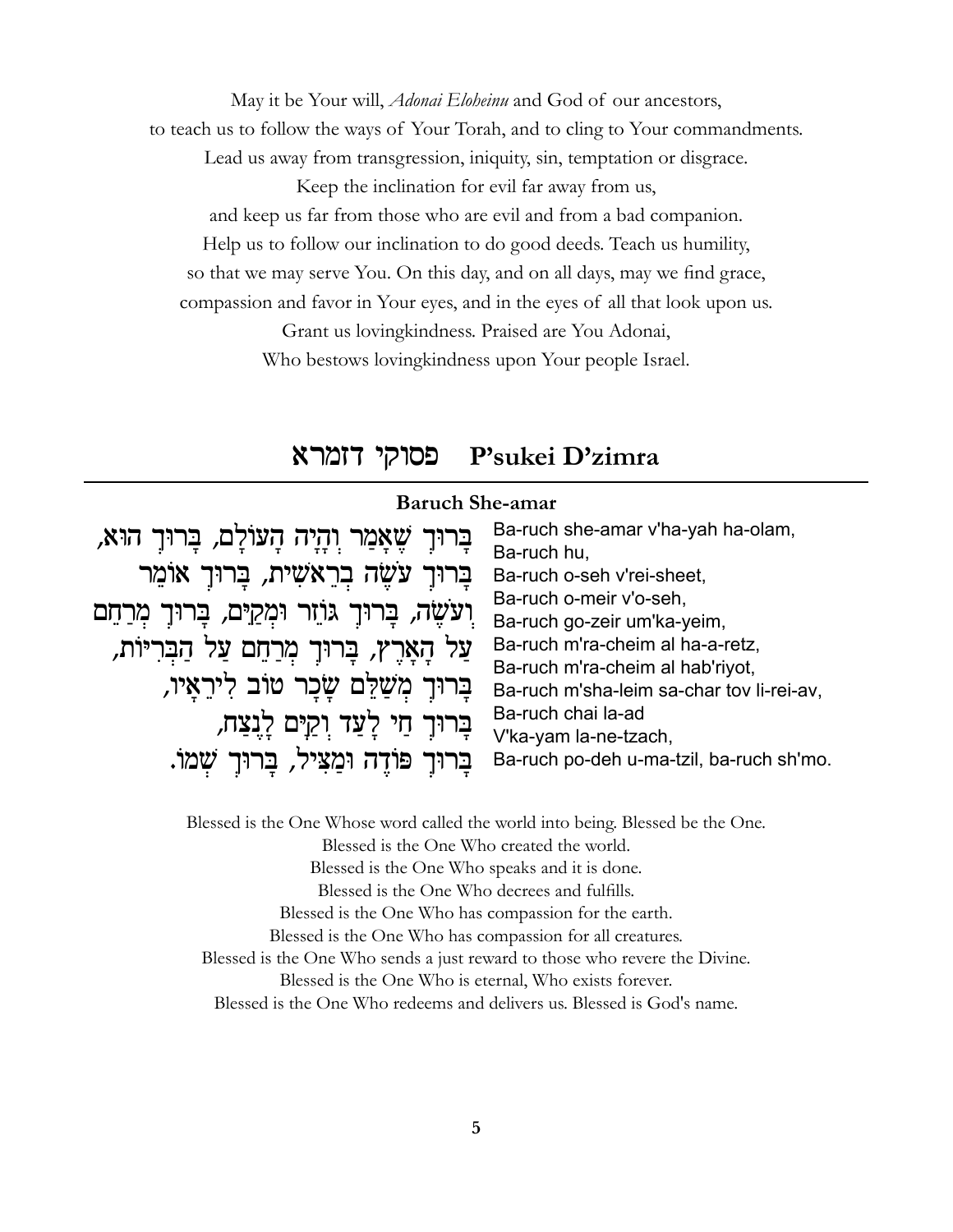## Mizmor Shir L'Yom Ha-Shabbat (Psalm 92)

| מְזמוֹר שִׁיר לְיוֹם הַשֲׁבָּת:<br>טוֹב לְהֹדוֹת לַיָּי, וּלְזַמֵּר לְשָׁמְךָ עֶלְיוֹן:                                     | Miz-mor shir I'yom ha-Sha-bat:<br>Tov l'ho-dot la-A-do-nai, ul-za-meir<br>l'shim-cha el-yon.                                                      |
|-----------------------------------------------------------------------------------------------------------------------------|---------------------------------------------------------------------------------------------------------------------------------------------------|
| לְהַגִּיד בַּבֹּקֶר חַסְדֶּךָ וֶאֱמוּנָתְךָ בַּלֵּילוֹת:<br>עֲלֵי עֲשׂוֹר וַעֲלֵי נָבֶל, עֲלֵי הָגֵיוֹן<br>בכנור:           | L'ha-gid ba-bo-ker chas-de-cha,<br>ve-e-mu-na-t'cha ba-lei-lot.<br>a-lei a-sor va-a-lei na-vel,<br>a-lei hi-ga-yon b'chi-nor.                     |
| כִּי שִׂמַחְתַּנִי יְיָ בְפָעֲלֶךָ בְּמַעֲשֵׂי יָדֶיךָ<br>אֲרַנֵּן: מַה גָּדְלוּ מַעֲשֶׂיךָ יְיָ, מְאֹד עָמְקוּ<br>מחשבתיך: | Ki si-mach-ta-ni A-do-nai b'fo-a-le-cha,<br>b'ma-a-sei ya-de-cha a-ra-nein.<br>Ma ga-d'lu ma-a-se-cha A-do-nai,<br>m'od a-m'ku mach-sh'vo-te-cha. |

A Psalm: A Song for Shabbat

It is good to praise Adonai, and sing hymns to Your name, O Most High; to proclaim Your love at daybreak, Your faithfulness each night with a ten-stringed harp, with voice and lyre together. You have gladdened me by Your deeds, Adonai; I should for joy at Your handiwork. How great are Your works, Adonai, how very subtle Your designs!

### Tzadik Katamar

| צַדִּיק כַּתָּמָר יִפְרָח, כְּאֶרֶז בַּלְּבָנוֹן<br>יִשְׂגֵה: שְׁתוּלִים בְּבֵית יְיָ, בְּחַצְרוֹת<br>אֱלֹהֵינוּ יַפִרִיחוּ: עוֹד יִנוּבוּן בִּשֵׂיבָה,<br>דְּשֵׂנִים וִרַעֲנַנִּים יִהְיוּ: לְהַגִּיד כִּי יַשׁר | Tza-dik ka-ta-mar yif-rach,<br>k'e-rez ba-l'va-non yis-geh.<br>Sh'tu-lim b'veit A-do-nai,<br>b'chatz-rot E-lo-hei-nu yaf-ri-chu.<br>Od y'nu-vun b'sei-va, d'shei-nim<br>v'ra-a-na-nim yi-h'yu, |
|-------------------------------------------------------------------------------------------------------------------------------------------------------------------------------------------------------------------|------------------------------------------------------------------------------------------------------------------------------------------------------------------------------------------------|
| יֵי, צוּרִי וְלֹא עַוְלָתָה בּוֹ:                                                                                                                                                                                 | L'ha-gid ki ya-shar A-do-nai, tzu-ri,<br>v'lo av-la-ta bo.                                                                                                                                     |

The righteous shall flourish like the palm tree; they shall grow tall like a cedar in Lebanon. Planted in the house of Adonai, they will thrive in the courts of our God. They shall bear fruit even in old age; they shall be ever fresh and fragrant, to proclaim: Adonai is just — my Rock, in Whom there is no flaw.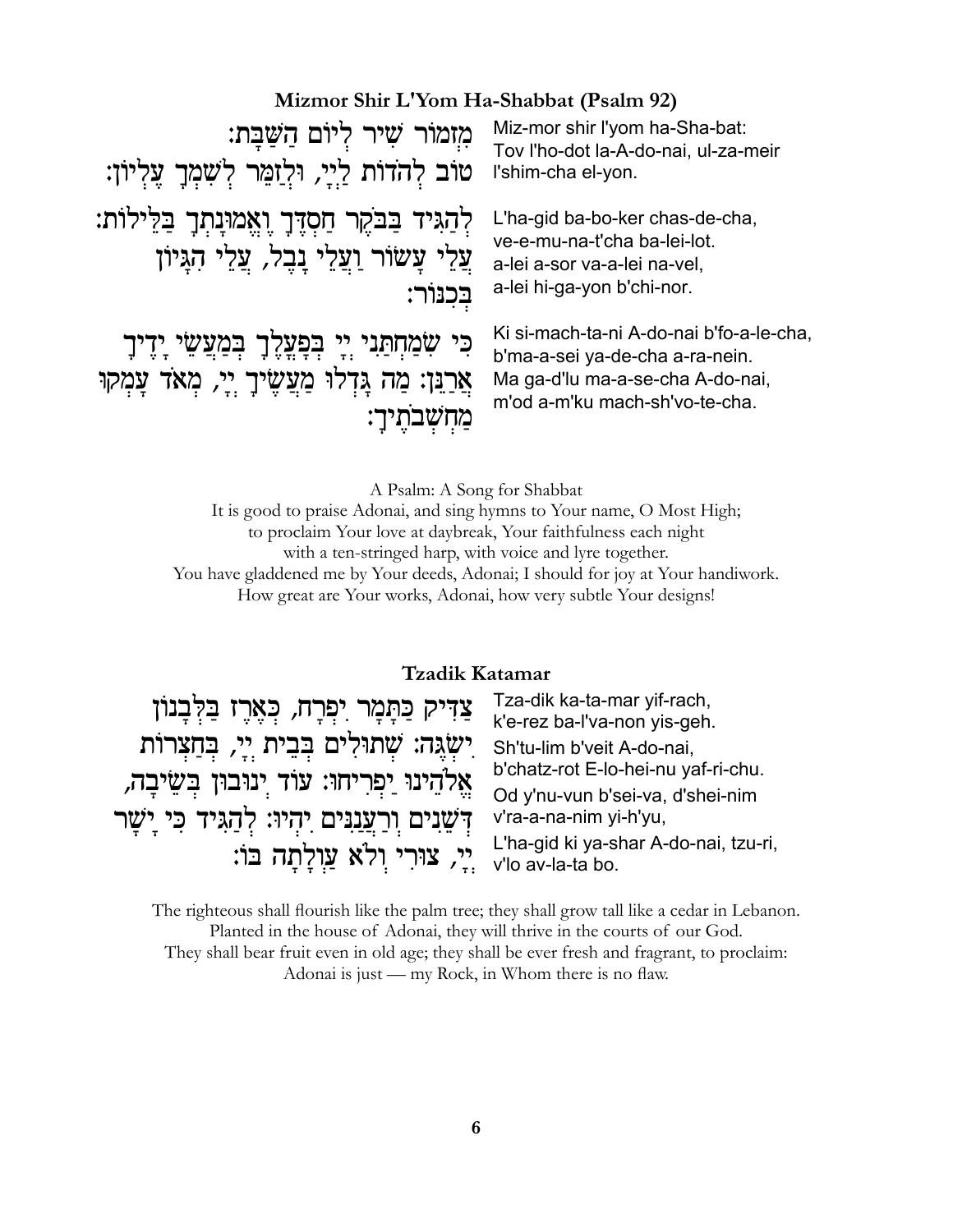Ashrei Ash-rei yo-sh'vei vei-te-cha, שְׁרֵי יוֹשָׁבֵי בֵיתֵךָ, עוֹד יִהַלְלוּךָ סֵלָה: od y'ha-l'lu-cha, se-la. אשרי העם שככה לו, Ash-rei ha-am she-ka-cha lo, ash-rei ha-am she-A-do-nai e-lo-hav. אַשְרֵי הָעָם שֵׁיֵי אֵלֹהַיו: T'hi-lah l'Da-vid: A-ro-mim-cha E-lo-hai ha-me-lech, תהלה לדוד, va-a-va-r'cha shim-cha l'o-lam va-ed. אֲרוֹמְמְךָ אֱלוֹהַי הַמֲלֵךָ, B'chol yom a-va-r'che-cha. va-a-ha-l'la shim-cha l'o-lam va-ed. וְאֲבַרְכָה שָׁמְךָ לְעוֹלַם וַעֲד: Ga-dol A-do-nai um-hu-lal m'od. v'lig-du-la-to ein chei-ker. בִּכָל יוֹם אֲבָרִבֵךָ, וַאֲהַלְלָה שָׁמְךָ לְעוֹלָם וַעֵּד: Dor l'dor y'sha-bach ma-a-se-cha, גַדוֹּל יַיַ וּמְהִלַּל מְאֹד, וִלְגִדְלַּתוֹ אֵין חֲקֵר: ug'vu-ro-te-cha ya-gi-du. Ha-dar k'vod ho-de-cha, v'div-rei דור לדור ישַבַּח מַעֲשֵׂיךָ, וּגִבוּרֹתֵיךָ יַגִּידוּ: nif-l'o-te-cha a-si-cha. Ve-e-zuz no-r'o-te-cha yo-mei-ru, הֲדָר כִּבוֹד הוֹדֶךָ, וִדְבְרֵי נִפְלְאֹתֵיךָ אֲשָׂיחָה: ug'du-la-t'cha a-sa-p're-na. וַעֲזוּז נוֹראוֹתֵיךָ יֹאמֵרוּ וּגִדְלָתְךָ אֲסַפְּרֵנָּה: Zei-cher rav tu-v'cha va-bi-u, v'tsid-ka-t'cha y'ra-nei-nu. ֶזְכֶר רַב טוּבְךָ יַבִּיעוּ, וְצִדְקָתְךָ יְרַגֵּנוּ: Cha-nun v'ra-chum A-do-nai, e-rech a-pa-yim u-g'dol cha-sed. חַנּוּן וִרַחוּם יֵי, אֲרֶךָ אַפֵּים וּגִדַל חַסֵד: Tov A-do-nai la-kol, טוֹב יֵי לַכֹּלֹ, וִרַחֲמַיו עַל כַּל מַעֲשָׂיו: v'ra-cha-mav al kol ma-a-sav. Yo-du-cha A-do-nai kol ma-a-se-cha, יוֹדוּךָ יִי כָּל מַעֲשֵׂיךָ, וַחֲסִידֵיךָ יִבָרְכוּכָה: v'cha-si-de-cha y'va-r'chu-cha.

#### (Psalm 84:5; 144:15)

Happy are those who dwell in Your house; they will sing Your praise forever. Happy are the people to whom such blessing falls; happy the people whose God is Adonai.

#### $(Psalm 145)$

A Psalm of David. I will exalt You, my Sovereign God; I will bless Your Name forever. Every day will I bless You; and praise Your Name forever. Great is Adonai and worthy of praise for incomprehensible greatness. One generation shall acclaim Your work to the next, and declare Your mighty acts. Your splendor is majestic, I will speak of Your wondrous works. They shall speak of Your awesome acts, and I will recount Your greatness. They will tell the world of Your great goodness, and sing of Your righteousness. "Adonai is gracious and merciful, endlessly patient, abounding in loving kindness." "God is good to all, with compassion over all creation." All Your creatures shall acknowledge You; the faithful shall bless You.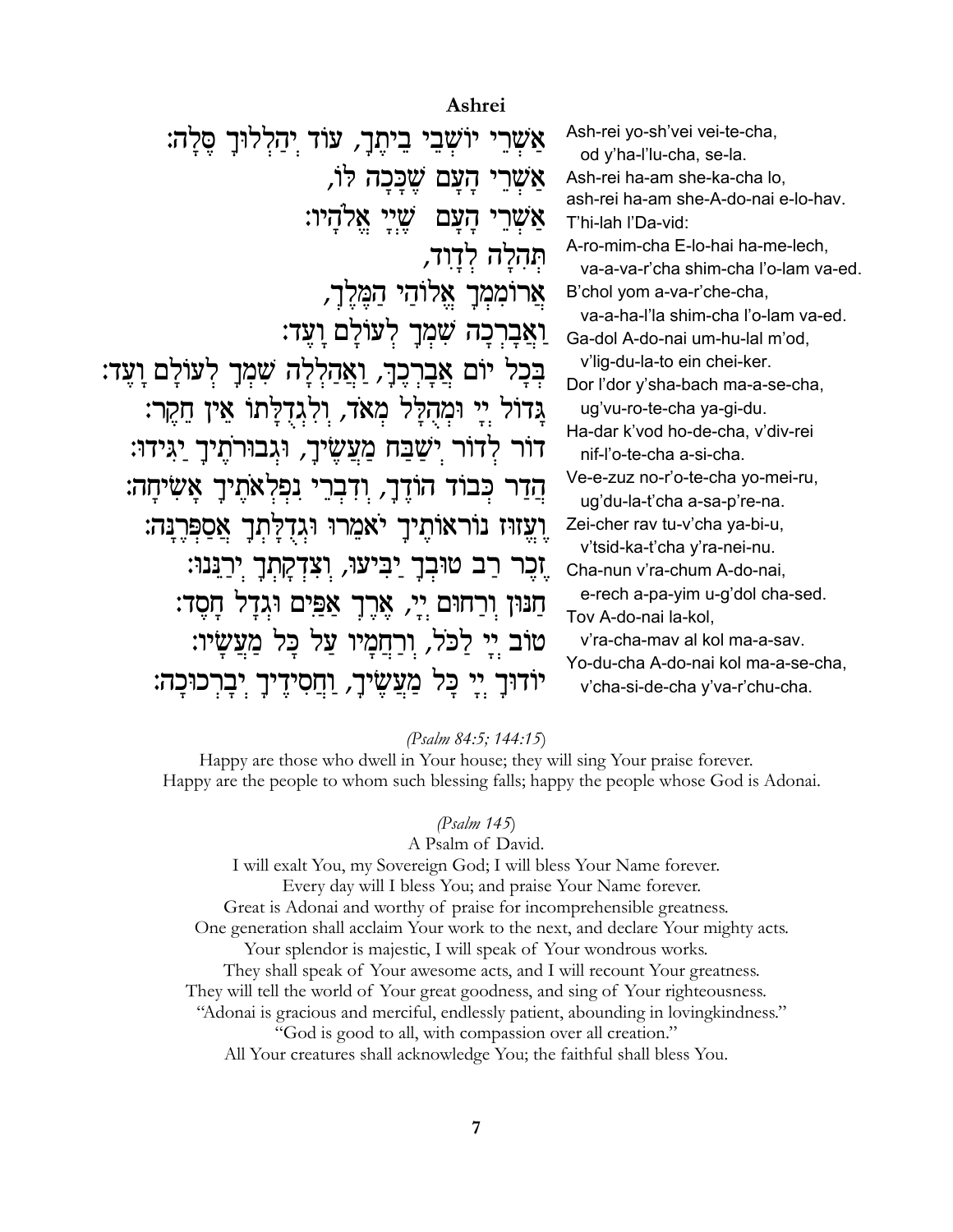| כִּבוֹד מַלְכוּתְךָ יֹאמֵרוּ, וּגִבוּרָתִךָ יִדַבֵּרוּ:<br>לְהוֹדִיעַ לִבְנֵי הָאָדָם גְבוּרֹתָיו,<br>וּכִבוֹד הֲדַר מַלְכוּתוֹ:<br>מַלִכוּתִךָ מַלִכוּת כַּל עוֹלַמִים,<br>וּמֵמְשַׁלִתְּךָ בְּכַל דֹר וַדֹר:<br>סוֹמֵךָ יִי לִכָל הַנֹּפִלִים, וְזוֹקֵף לִכָל הַכִּפּוּפִים:<br>עֵינֵי כֹל אֱלֵיךָ יִשֲבֵרוּ,<br>וִאַתָּה נוֹתֵן לָהֵם אֵת אָכְלָם בִּעִּתּוֹ:<br>פּוֹתֵחַ אֶת יָדֶךָ, וּמַשְׂבִּיעַ לִכָל חַי רַצוֹן:<br>צַדִּיק יִי בִּכָל דִּרָכָיו, וִחָסִיד בִּכָל מַעֲשָׂיו:<br>קָרוֹב יִי לְכָל קֹרָאַיו,<br>לִכָּל אֲשֶׁר יִקְרָאָהוּ בָאֱמֶת:<br>רִצוֹן יִרְאַיוּ יַעֲשֵׂה,<br>ָואֵת שַׁוִעַּתַם יִשְׁמַע וִיוֹשִיעֵם: | K'vod mal-chu-t'cha yo-mei-ru,<br>ug-vu-ra-t'cha y'da-bei-ru.<br>L'ho-di-a liv-nei ha-a-dam g'vu-ro-tav,<br>uch'vod ha-dar mal-chu-to.<br>Mal-chut'cha mal-chut kol o-la-mim,<br>u-mem-shal-t'cha b'chol dor va-dor.<br>So-meich A-do-nai l'chol ha-nof'lim,<br>v'zo-keif l'chol ha-k'fu-fim.<br>Ei-nei chol ei-le-cha y'sa-bei-ru,<br>v'a-ta no-tein la-hem, et ach-lam<br>b'i-to.<br>Po-tei-ach et ya-de-cha,<br>u-mas-bi-a l'chol chai ra-tson.<br>Tza-dik A-do-nai b'chol d'ra-chav,<br>v'cha-sid b'chol ma-a-sav.<br>Ka-rov A-do-nai l'chol ko-r'av,<br>l'chol a-sher yik-ra-u-hu ve-e-met.<br>R'tzon y'rei-av ya-a-seh,<br>v'et shav-a-tam yish-ma<br>v'yo-shi-eim. |
|-----------------------------------------------------------------------------------------------------------------------------------------------------------------------------------------------------------------------------------------------------------------------------------------------------------------------------------------------------------------------------------------------------------------------------------------------------------------------------------------------------------------------------------------------------------------------------------------------------------------------------------|---------------------------------------------------------------------------------------------------------------------------------------------------------------------------------------------------------------------------------------------------------------------------------------------------------------------------------------------------------------------------------------------------------------------------------------------------------------------------------------------------------------------------------------------------------------------------------------------------------------------------------------------------------------------------|
|                                                                                                                                                                                                                                                                                                                                                                                                                                                                                                                                                                                                                                   |                                                                                                                                                                                                                                                                                                                                                                                                                                                                                                                                                                                                                                                                           |
| שומר יִי אֵת כָּל אֹהֵבָיו,<br>וִאֵת כַּל הָרִשָּׁעִים יַשְׁמִיד:<br>תְהָלָת יי יִדְבֵּר פִּי,<br>כָּל בָּשָׂר שֵׁם קַדְשׁוֹ, לִעּוֹלַם וַעֵּד:<br>עולם,<br>חְנוּ נְבְרֵךְ יָה, מֵעַתַּה וִעַּד                                                                                                                                                                                                                                                                                                                                                                                                                                   | Sho-meir A-do-nai et kol o-ha-vav,<br>v'eit kol ha-r'sha-im yash-mid.<br>T'hi-la A-do-nai y'da-ber pi,<br>vi-va-reich kol ba-sar sheim kod-sho<br>l'o-lam va-ed.<br>Va-a-nach-nu n'va-reich Yah,<br>mei-a-tah v'ad o-lam. Ha-l'lu-yah.                                                                                                                                                                                                                                                                                                                                                                                                                                    |
|                                                                                                                                                                                                                                                                                                                                                                                                                                                                                                                                                                                                                                   |                                                                                                                                                                                                                                                                                                                                                                                                                                                                                                                                                                                                                                                                           |

They shall speak of Your glory, and tell of Your power: To tell al humanity of Your power, and the glorious splendor of Your sovereignty. Your realm is infinite and extends through all worlds; Your dominion endures through all generations. Adonai upholds all the fallen, and raises up all who are bowed down. Let the eyes of all look hopefully to You, and You will nourish them in due season. You open Your hand and satisfy all life with favor. Adonai, You are righteous in all Your ways, and loving in all Your deeds. You are close to all who call upon You, to all who call upon You in truth. You answer the please of the faithful; You hear their cries, and deliver them. Adonai, You protect all who love You, and destroy the wicked. My mouth shall speak the praise of Adonai, and all flesh shall bless God's holy Name forever and ever. Let us bless God now and forever. Halleluyah!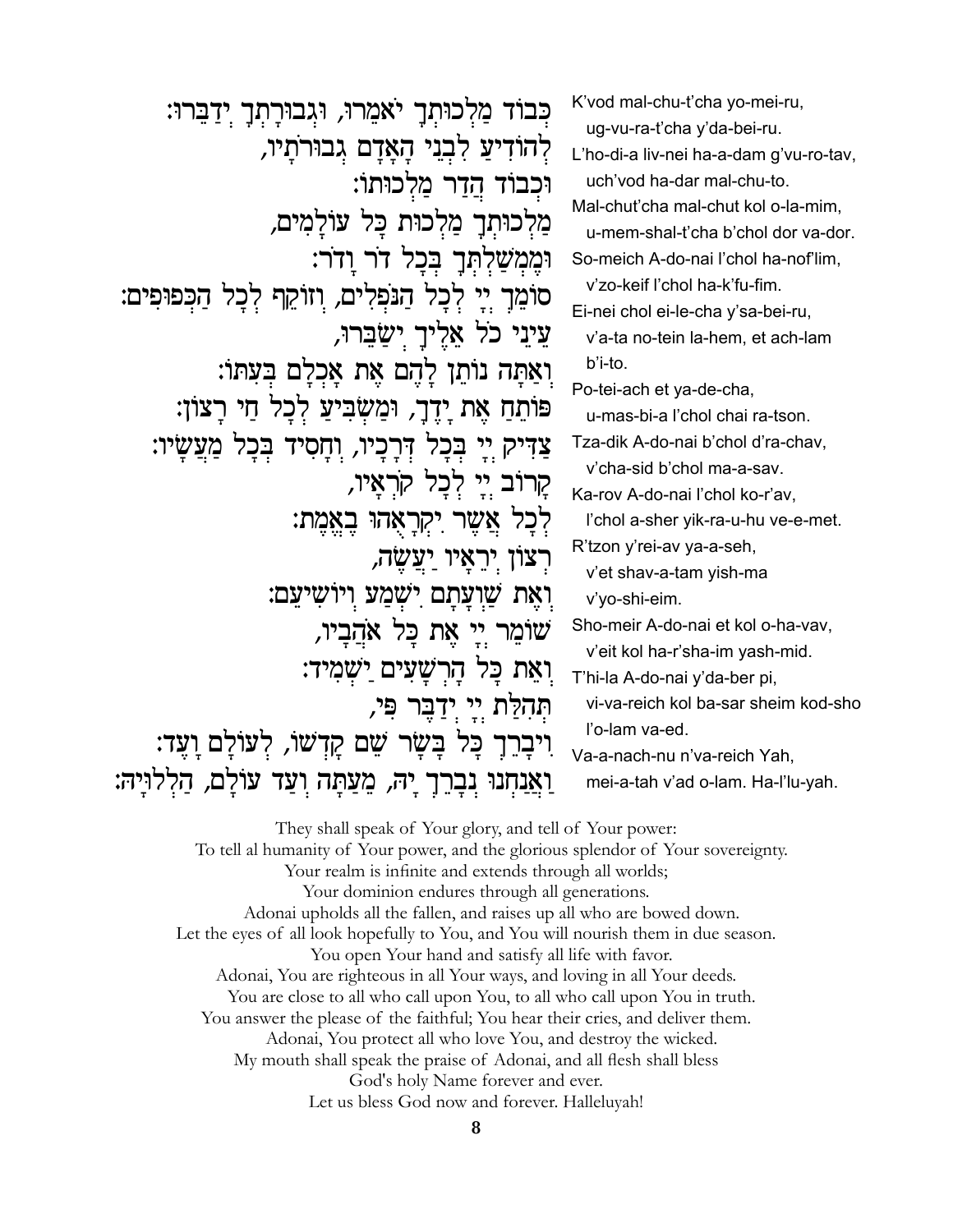## **Halleluyah! (Psalm 150)**

††††††††††††††††††††††††††††††††††¨dÀÈeÏŸÏÉ †††††∫«f‹Ú†ÃÚÈœ˜Ÿ¯œa†e‰eÏŸÏɆ¨«˘Ÿ"À˜Ÿa†ÏÕ‡†eÏŸÏÉ ׁ הַלְלוּהוּ בְגִבוּרֹתַיו, הַלְלוּהוּ כִּר<sup>ֹ</sup>ב גִּדְלוֹ: הַלְלוּהוּ בִּתֲקַעׁ שׁוֹפַר, הַלְלוּהוּ בְּנֵבֵל וִכְנּוֹר: הַלְלוּהוּ בִתֹף וּמֲחוֹל, הַלְלוּהוּ בִמְנֵים וִעְגַב: הַלְלוּהוּ בִצְלְצָלֵי שֲמַע, הַלְלוּהוּ בִצְלְצָלֵי תִרוּעַה: כֹּל הַנִּשָׁמָה תְּהַלֵּל יַהּ הַלְלוּיַהּ. כֹּל הַנִּשָׁמָה תְּהַלֵּל יַהּ הַלְלוּיַהּ: Halleluyah. Hallelu, El b'kod-sho Hallelu-hu, bir-kiya u-zo Hallelu-hu bi-g'vu-ro-tav Hallelu-hu k'rov gud-lo Hallelu-hu b'tei-ka sho-far Hallelu-hu b'ne-vel v'chi-nor Hallelu-hu b'tof u-ma-chol Hallelu-hu b'mi-nim v'u-gov Hallelu-hu b'tzil-tz'lei sha-ma, Hallelu-hu b'tzil-tz'lei t'ru-ah. Kol ha-n'sha-ma t'hallel Yah, Halleluyah.

#### Halleluyah!

Praise God in the sanctuary. Praise God in the heavens, the seat of God's power. Praise God at the triumph of the Divine. Praise God in accord with the greatness of God. Praise God with the call of the shofar. Praise God with the harp and the lyre. Praise God with timbrel and dance. Praise God with flute and strings. Praise God with crashing cymbals. Praise God with rousing cymbals. Let every soul praise God; Halleluyah!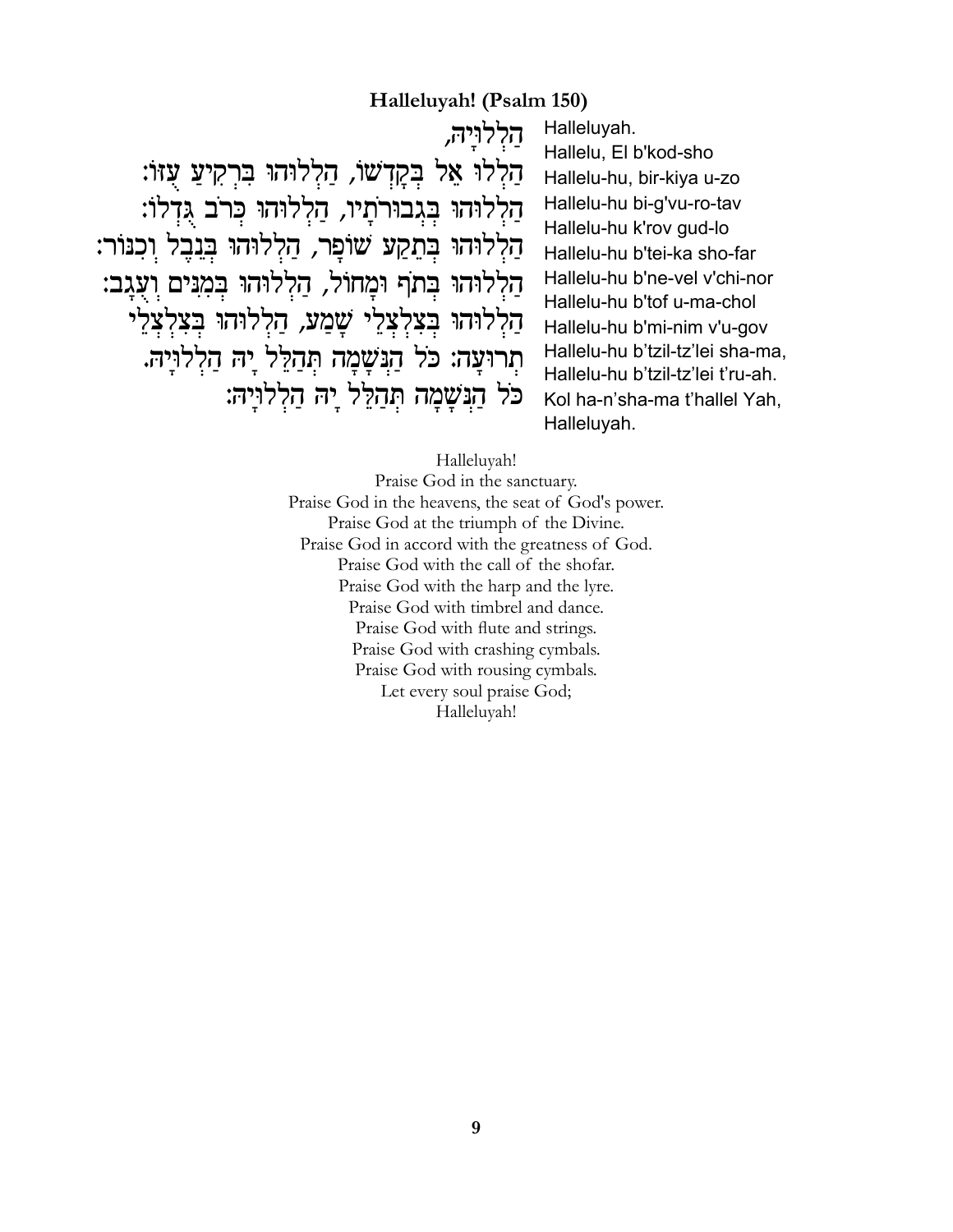### Chatzi Kaddish

חזן: יִתְגַּדַּל וִיִתְקַדַּשׁ שָׁמֵהּ רַבָּא. בִּעַלְמַא דִּי בִרָא כִרְעוּתֵיהּ, וַיַּמְלִיךָ מַלְכוּתֵיהּ בְּחַיֵּיכוֹן וּבְיוֹמֵיכוֹן וּבְחַיִּי דְכָל בֵית יִשְׂרָאֵל. בַּעֲגַלַא וּבְזִמַן קַרִיב וְאָמְרוּ אַמֵן:

קהל וחזו:

חזו:

## יִהָא שִׁמֵהּ רַבָּא מִבְרַךְ לִעֲלַם ולעלמי עלמיא:

Reader:

Yit-ga-dal v'yit-ka-dash sh'mei ra-ba, b'al-ma di-v'ra ki-ru-tei, v'yam-lich mal-chu-tei b'chai-yei-chon uv'yo-mei-chon uv'chai-yei d'chol beit Yis-ra-eil, ba-a-ga-la u-viz-man ka-riv, v'im'ru: A-mein.

Congregation and reader: Y'hei sh'mei ra-ba m'va-rach l'a-lam ul'al-mei al-ma-ya.

#### Reader:

Yit-ba-rach v'yish-ta-bach, v'yit-pa-ar יִתְבָּרַךְ וִישְׁתַּבַּח וִיתִפָּאַר וִיתִרוֹמֵם וִיתְנַשֵּׂא v'yit-ro-mam v'yit-na-sei, v'yit-ha-dar v'yit-a-leh v'yit-ha-lal, sh'mei ויתהדר ויתעלה ויתהלל שמה דקדשא d'ku-d'sha, b'rich hu, l'ei-la min kol בּרִיךָ הוּא לְעֲלֵּא מְן כַּל בִּרְכַתַא וְשִׁירַתַּא bir-cha-ta v'shi-ra-ta, tush-b'cha-ta v'ne-che-ma-ta, da-a-mi-ran b'al-ma, הִשְׁבִּחָתָא וְנֵחֱמָתָא, דַּאֲמִירָן בִּעֲלִמָא, v'im'ru: A-mein. ואָמְרוּ אָמֵן:

#### Reader:

May God's name be exalted and hallowed throughout the world that He created, as is God's wish. May God's sovereignty soon be accepted, during our life and the life of all Israel. And let us say: **Amen**.

#### Congregation and Reader: May God's great name be praised throughout all time.

Reader:

Glorified and celebrated, lauded and worshiped, exalted and honored, extolled and acclaimed may the Holy One be, praised beyond all song and psalm, beyond all tributes that mortals can utter. And let us say: Amen.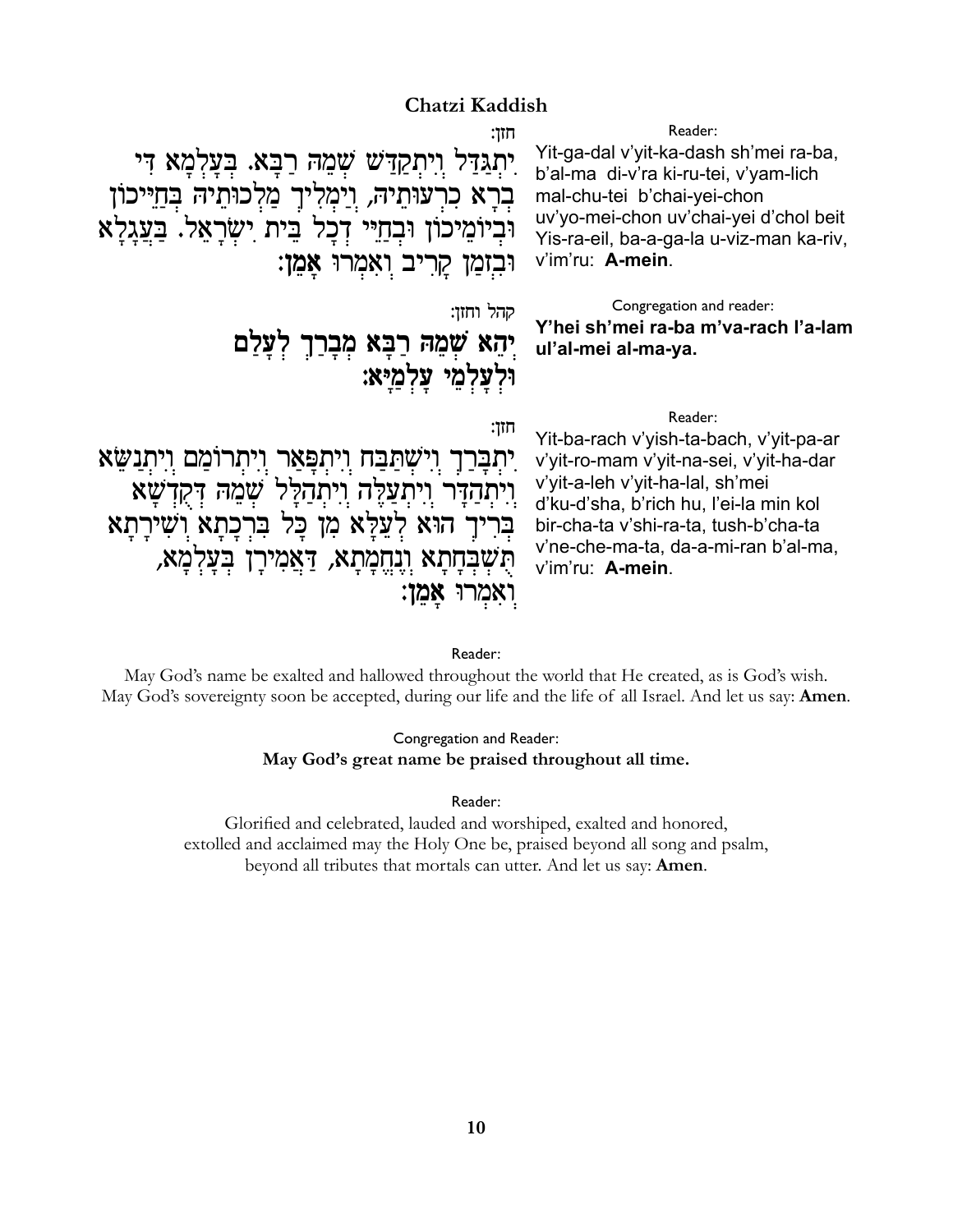

Reader: Praise Adonai, the Exalted One.

Congregation, then Reader: Praised be Adonai, the Exalted One, throughout all time.

בְּרוּךְ אַתָּה יְיָ, אֱלֹהֵינוּ מֶלֶךְ הָעוֹלָם, יוצר אור, ובורא חשר, עשה שלום וּבוֹרֵא אֶת הַכּלֹ:

Baruch ata Adonai E-lo-hei-nu Me-lech ha-olam yo-tzer or u-vo-rei cho-shech, o-seh shalom u-vo-rei et ha-kol.

Praised are You Adonai, our God, Sovereign of the world, creating light and fashioning darkness, ordaining the order of all creation.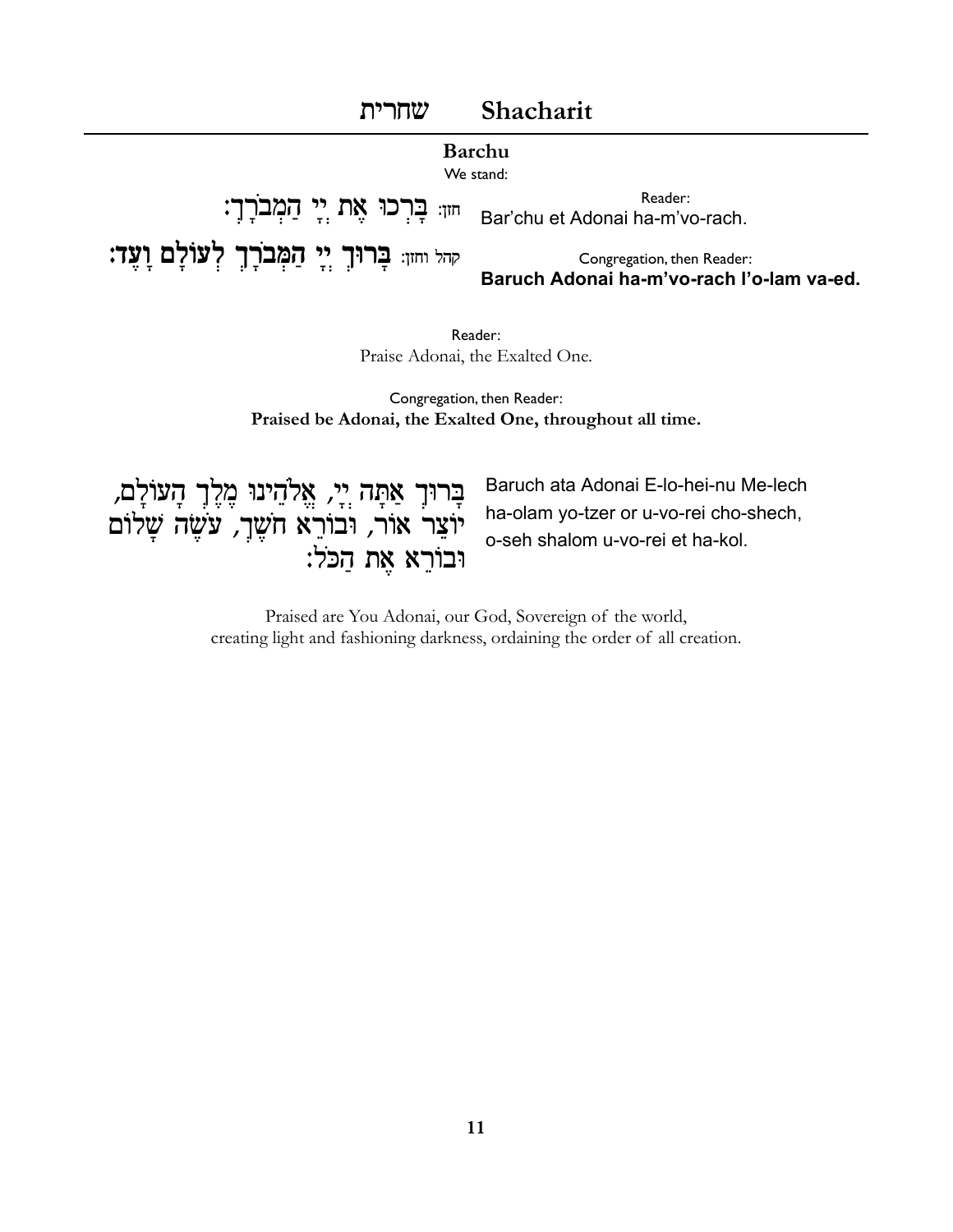### Ahavah Rabbah

אַהֲבָה רַבָּה אֲהַבִתֲנוּ, יִי אֵלֹהֵינוּ, חֵמְלָה גדולה ויתרה חמלת עלינו. אבינו מַלְכֵּנוּ, בַּעֲבוּר אֲבוֹתֵינוּ שֵׁבַּטְחוּ בְךָ, וַתְּלַמְּדֵם חָקֵי חַיִּים, כֵּן תְּחָנֵּנוּ וּתְלַמְּדֵנוּ. אבינו, האב הרחמן, המרחם, רחם עַלֵינוּ, וִתֵן בִּלְבֵנוּ לְהַבְין וּלְהַשָׂכִּיל, לְשָׁמֹעַ, לִלְמֹד וּלְלַמֵּד, לְשָׁמֹר וְלַעֲשׂוֹת וּלְקַיִּם אֵת כַּל דְּבְרֵי תַלְמוּד תּוֹרָתֵך בַּאֲהַבָה.

וִהַאֵּר עֵייֲנִינוּ בְּתוֹרָתֵךָ, וִדַבֵּק לְבֵּנוּ בִּמְצִוֹתֵיךָ, וַיַּחֵד לְבָבֵנוּ לְאַהֲבָה וּלִירְאָה אֵת שִׁמֲךָ, וִלֹא נֵבוֹשׁ לְעוֹלַם וַעֲד: ּכִּי בְשֵׁם קָדְשְׁךָ הַגָּדוֹל וִהַנּוֹרָא בַּטַחִנוּ, נגילה ונשמחה בישועתר.

וַהַבִיאֲנוּ לְשָׁלוֹם מֵאַרְבַּע כַּנִפוֹת הַאַרֶץ, וְתוֹלְכֵנוּ קוֹמְמִיּוּת לְאַרְצֵנוּ, כִּי אֵל פּוֹעֵל יִשׁוּעוֹת אֲתָה, וּבָנוּ בָחַרְתָּ מִכָּל עַם וַלַשׁוֹן. וַקֵרַבְתַּנוּ לִשָּׁמְךָ הַגַּדוֹל סֵלַה בֵאֱמֵת לְהוֹדוֹת לְךָ וִלְיַחֶדְךָ באהבה.

> ַבְּרוּךְ אַתָּה יְיָ, Ba-ruch a-tah A-do-nai, הַבּוֹחֵר בְּעַמּוֹ יִשְׂרָאֵל בִּאֲהֲבָה.

A-ha-vah ra-bah a-hav-ta-nu, A-do-nai E-lo-hei-nu, chem-lah g'do-lah vi-tei-rah cha-mal-ta a-lei-nu. A-vi-nu mal-kei-nu, ba-a-vur a-vo-tei-nu she-ba-t'chu v'cha. va-t'la-m'deim chu-kei cha-yim, kein t'cha-nei-nu ut-la-m'dei-nu. A-vi-nu ha-av ha-ra-cha-man ha-m'ra-cheim. ra-cheim a-lei-nu, v'tein b'li-bei-nu, l'ha-vin ul-has-kil, lish-mo-a, lil-mod u-l'la-meid, lish-mor, v-la-a-sot ul-ka-yeim, et kol div-rei tal-mud to-ra-te-cha b'a-ha-vah.

V'ha-eir ei-nei-nu b'to-ra-te-cha, v'da-beik li-bei-nu b'mitz-vo-te-cha, v'ya-cheid l'va-vei-nu, l'a-ha-vah ul-yir-a et sh'me-cha, v'lo nei-vosh. l'o-lam va-ed.

Ki v'sheim kod-sh'cha ha-ga-dol v'ha-no-ra ba-tach-nu, na-gi-la v'nis-m'cha bi-shu-a-te-cha.

Va-ha-vi-ei-nu l'sha-lom mei-ar-ba kan-fot ha-a-retz, v'to-li-chei-nu ko-m'mi-yut l'ar-tzei-nu. Ki eil po-eil y'shu-ot a-ta, u-va-nu va-char-ta mi-kol am v'la-shon, v'kei-rav-ta-nu l'shim-cha ha-ga-dol se-la be-e-met, I'ho-dot I'cha ul-ya-ched-cha b'a-ha-vah.

ha-bo-cheir b'a-mo Yis-ra-eil b'a-ha-vah.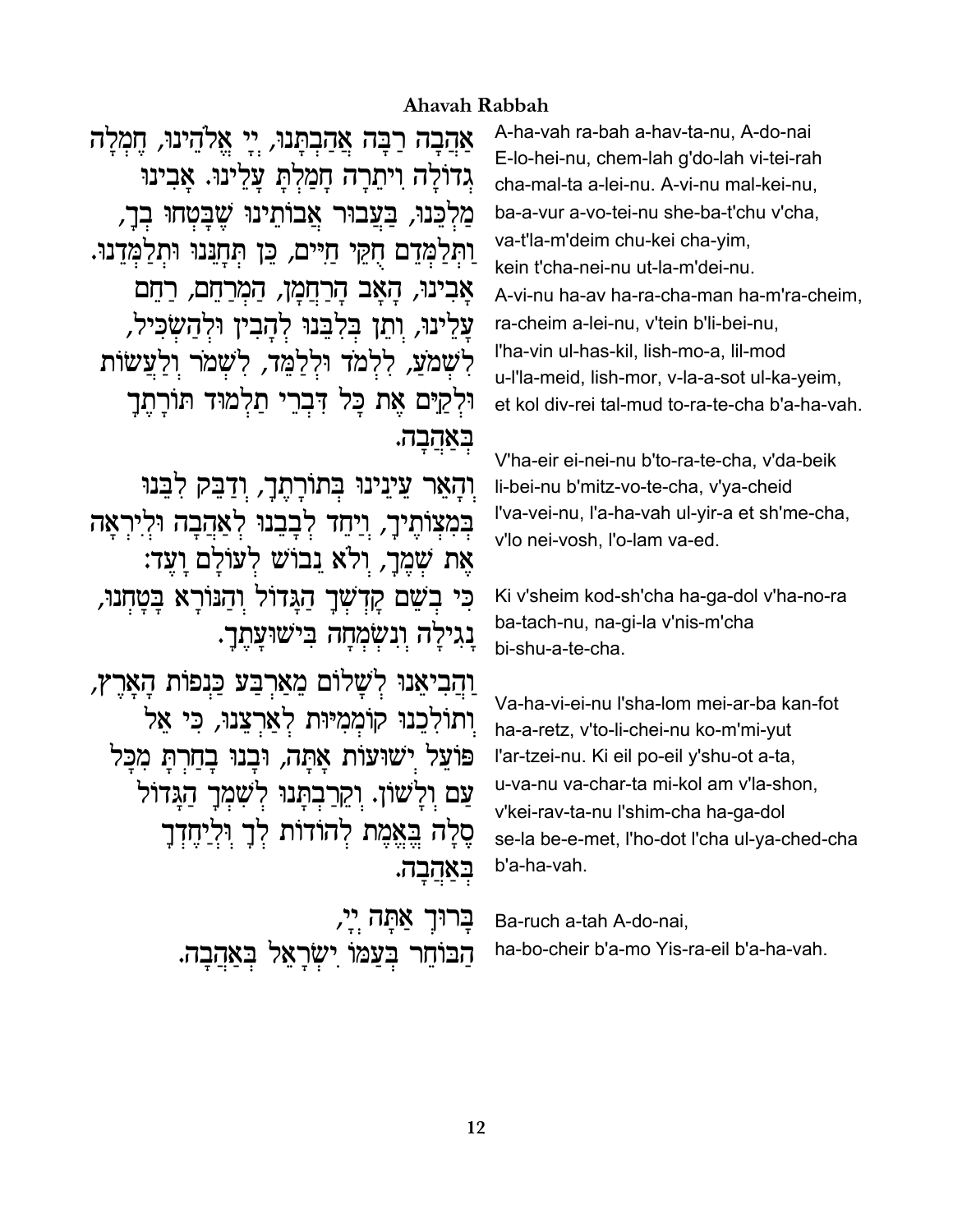How deeply You have loved us *Adonai Eloheinu*, and showered us with boundless compassion. Our Parent and Sovereign, for the sake of our ancestors who trusted in You and to whom You taught the laws of life, so may You be gracious to us and instruct us. Kind Creator, have compassion for us, open our hearts so that we may understand and discern, hear and study, observe, perform, and fulfill all the teachings of Your Torah with love.

Enlighten our eyes with Your Torah; attach our hearts to Your *mitzvo*t; unify our hearts to love and revere Your name so that we never lose hope. As we trust in Your great, holy, awe-inspiring Name, we will delight and rejoice in Your deliverance.

Bring us safely from the four corners of the earth, and lead us in dignity to our land, for You are the God who effects deliverance. You have chosen us from all other tongues and peoples, always drawing us nearer to Your Name, that we may truly acknowledge You and lovingly proclaim Your Oneness. Praised are You Adonai, Who lovingly cares for the people Israel.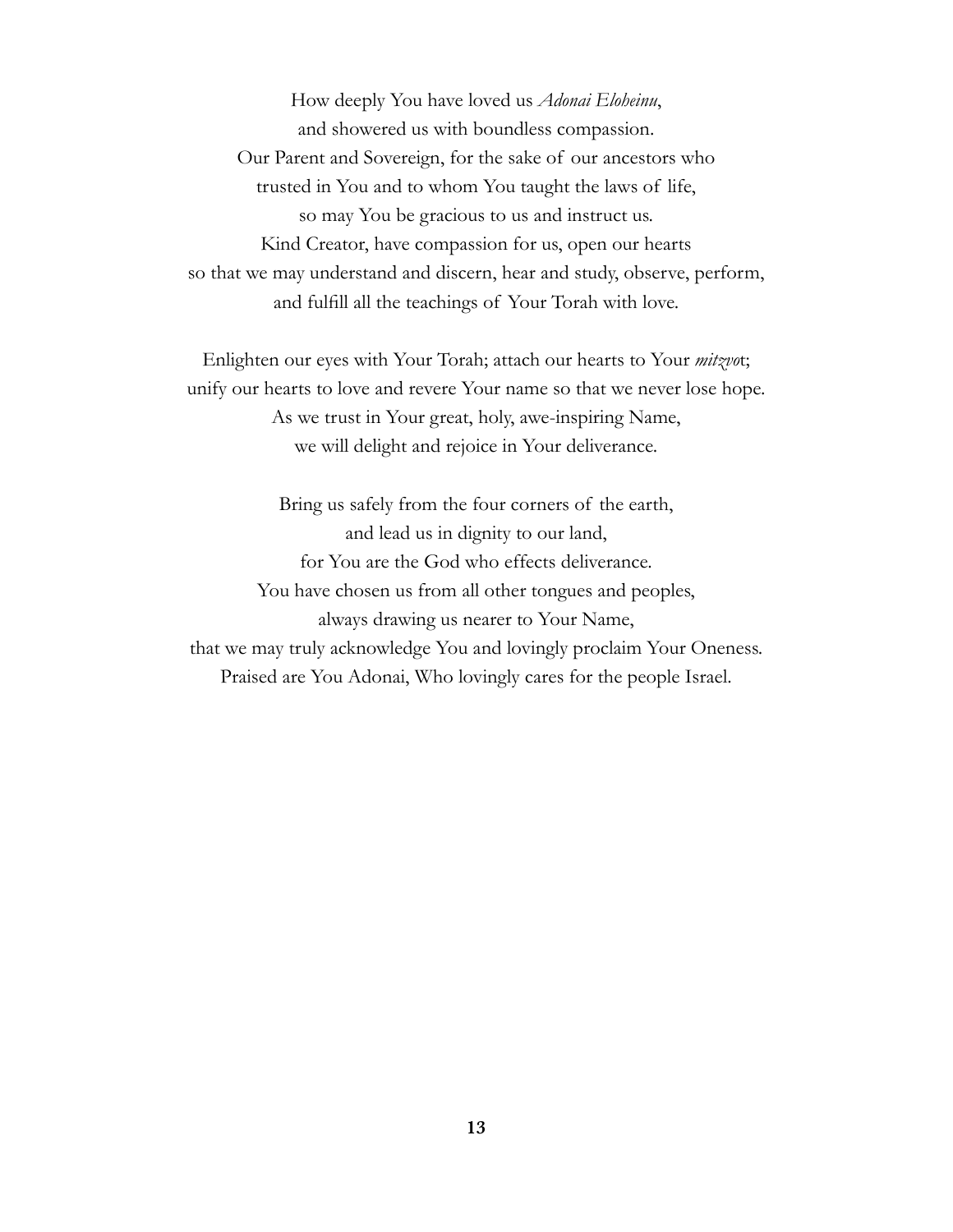| <b>Shema</b>                                                                              |                                                                                              |
|-------------------------------------------------------------------------------------------|----------------------------------------------------------------------------------------------|
| יִשְׁבְעַ יִשְׂרָאֵל, יְיָ אֱלֹהֵינוּ, יִי אֶתְדּ: Sh'ma Yisrael Adonai Elo-hei-nu Adonai |                                                                                              |
|                                                                                           | Baruch sheim k'vod mal-chu-to l'olam va-ed. בְּרוּךָ שֵׁם כְּבוֹד מַלְכוּתוֹ לְעוֹלְם וָעֶד. |

Hear, O Israel: Adonai is our God, Adonai alone.

Praised be God's glorious sovereignty throughout all time.

ואַהַבְתַּ אֵת יֵי אֱלֹהֵיךָ, בְּכַל-לְבַבְךָ, כל-נפשר, ובכל-מאדך. והיו הדברים האלה, אשר אנכי מצוּר היום, על-לבבר: ושננתם לבניר, ודְבַּרִתָּ בָּם בִּשְׁבִתְּךָ בִּבֵיתֵךָ, וּבְלֵכִתְּךָ בדרך ובשכבר, ובקומר. וקשרתם לְאוֹת עַל-יָדֵךָ, וִהָיוּ לְטֹטָפֹת בֵּין עֵינִיךָ, וּכְתַבְתַּם עַל מְזוֹת בֵיתֵך וּבְשָׁעַרֵיךָ: V'a-hav-ta eit Adonai Elo-he-cha b'chol l'vav'cha, u-v'chol naf-sh'cha, u-v'chol m'o-de-cha. V'ha-yu ha-d'va-rim ha-ei-leh, a-shera-no-chi m'tzav-cha ha-yom al l'va-ve-cha. V'-shi-nan-tam l'va-ne-cha, v'di-bar-ta bam, b'shiv-t'cha b'vei-te-cha, u-v'lech-t'cha va-de-rech, u-v'shoch-b'cha u-v'ku-me-cha. U-k'shar-tam l'ot al ya-de-cha, v'ha-yu l'to-ta-fot bein ei-ne-cha. U-ch'tav-tam al m'zu-zot bei-te-cha u-vi-sh'a-re-cha.

Love Adonai your God with all your heart And with all your soul, and with all your might And these words which I command you this day shall be in your heart.

And you shall teach them diligently unto your children, Speaking of them when you sit in your house When you walk by the way, when you lie down and when you rise up.

And you shall bind them for a sign upon your hand And they shall be a symbol between your eyes, And you shall write them on the doorposts of your house and upon your gates.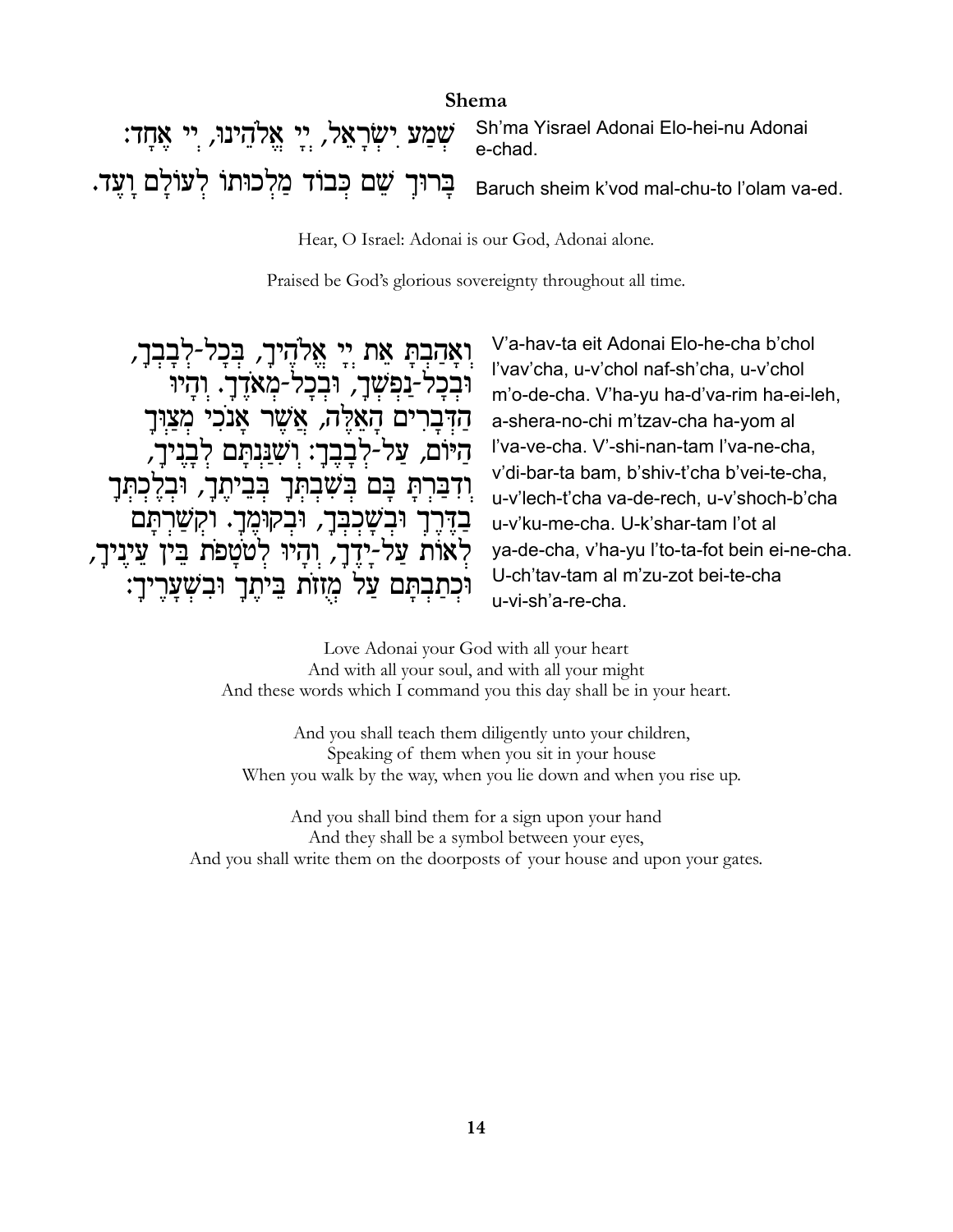וַיֹּאמֵר יִי אֲל-מֹשֶׁה לֵאמֹר: דַּבֵּר אֲל-בָּנֵי ישִׂרַאֲל וַאֲמַרְתַּ אֲלֵהֶם: וְעַשׂוּ לַהֵם צְיצָת על-כַּנִפֵּי בְגִדֵיהֶם לְדֹרֹתֵם, וְנַתְנוּ עַל-צִיצָת הַכַּנַף פִּתְיל תְּכֵלֵת. וְהַיָּה לַכֵם לְצִיצְת, וּרְאִיתֶם אֹתוֹ וּזְכַרְתֶּם אֶת-כַּל-מִצְוֹת יַיָ, וַעֲשִׂיחֵם אֹתַם, וִלֹא תַתוּרוּ אַחֲרֵי לְבַבְכֵם וְאַחֲרֵי עֲינֵיכֶם, אֲשֶׁר-אַתֵּם זנים אחריהם:

למען תַזכָּרוּ ועַשִׂיתֵם -אֲת-כּל-מַצַוֹתי, והייתם קדשים לאלהיכם: אני יי אלהיכם, אשר הוצאתי אתכם מארץ מִצְרֵים, לְהִיוֹת לַבֵם לֵאלֹהִים, אֲנִי יִיַ אלהיכם: אֵמֵת

Va-yo-mer Adonai el Moshe lei-mor. Da-ber el b'nei Yisrael v'a-mar-ta a-lei-hem v'a-su la-hem tzi-tzit al kan-fei vig-dei-hem l'do-ro-tam v'nat-nu al tzi-tzit ha-ka-naf p'til t'che-let. V'ha-ya la-chem l'tzi-tzit u-r'i-tem oto u-z'char-tem et kol mitz-vot Adonai va-asi-tem o-tam. v'lo ta-tu-ru a-cha-rei l'vav-chem v'a-cha-rei ei-nei-chem asher a-tem zo-nim a-cha-rei-hem. L'ma-an tiz-k'eru va-asi-tem et kol mitz-vo-tai vi'h'yi-tem k'do-shim l'Ei-lo-hei-chem. Ani Adonai Elo-hei-chem

asher ho-tzei-ti et-chem mei-e-retz mitz-ra-yim li-h'yot la-chem l'Ei-lo-him, Ani Adonai Elo-hei-chem. E-met.

Adonai said to Moses: Instruct the people Israel that in every generation they shall put *tzitzit* on the corners of their garments and bind a thread of blue to the tzitzit, the fringe on each corner. Look upon these tzitzit and you will be reminded of all the *mitzvot* of Adonai and fulfill them, and not be seduced by your heart nor led astray by your eyes. Then you will remember and observe all My *mitzvot* and be holy before your God. I am Adonai your God who brought you out of the land of Egypt to be your God. I, Adonai, am your God, who is truth. (Numbers 15:37-41:13-21)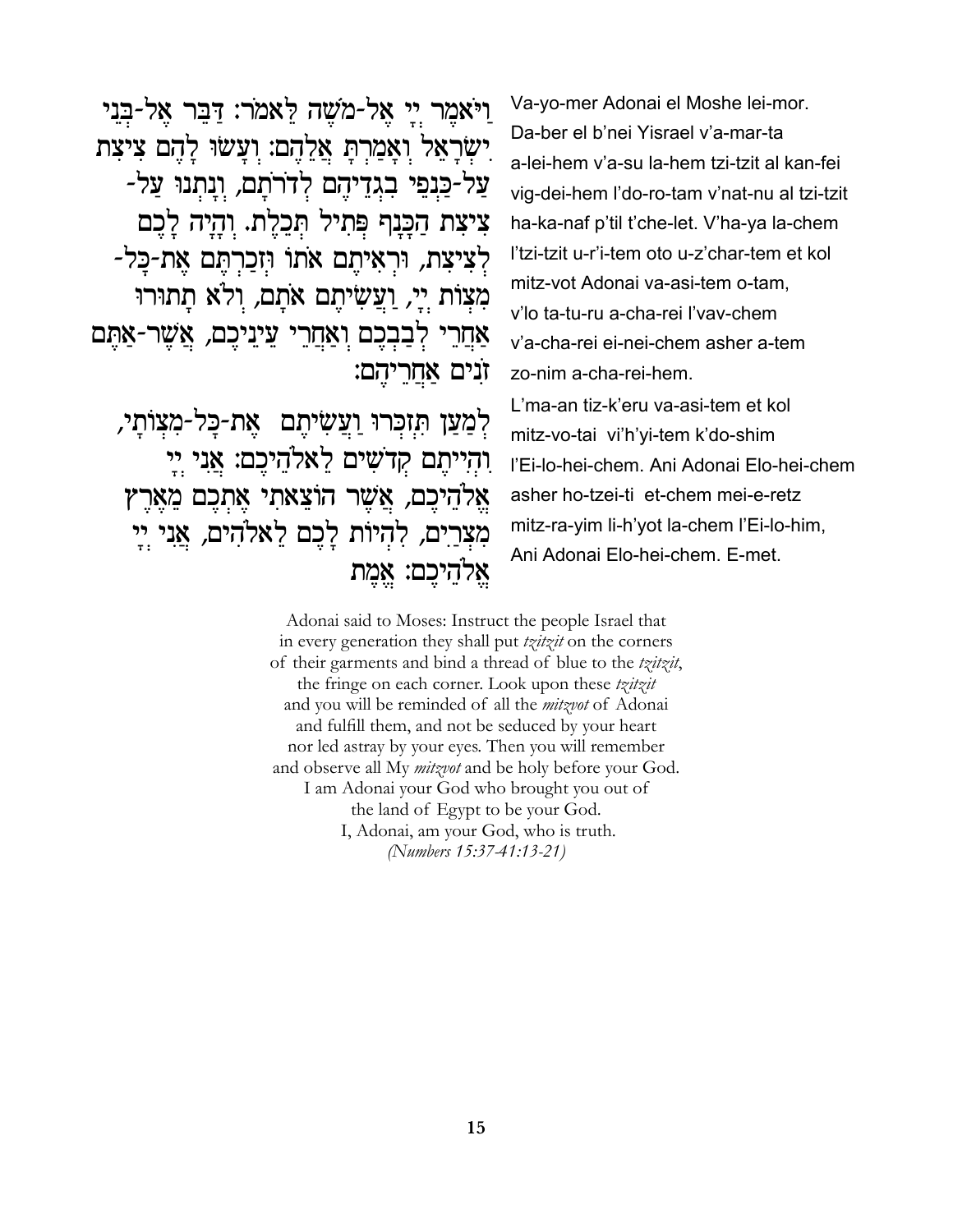#### Mi Chamocha

| מִי כָמֹכָה בָּאֲלִים יְיָ,                 | Mi cha-mo-cha ba-eilim Adonai,            |
|---------------------------------------------|-------------------------------------------|
| מִי כָּמֹכָה נָאֲדָּר בַּקֹּדָשׁ,           | mi ka-mo-cha ne-dar ba-ko-desh,           |
| נוֹרָא תִהְלֹת,עֹשֵׂה פֵלֵא:                | no-ra t'hi-lot, o-seh fe-leh.             |
| שִׁירָה חֲדָשָׁה שִׁבְּחוּ גִאוּלִים        | Shi-ra cha-da-sha shib'chu g'u-lim,       |
| לְשָׁמְךָ עַל שָׂפַת הַיָּם,                | l'sim-cha al s'fat ha-yam, ya-chad ku-lam |
| יַחַד כָּלָם הוֹדוּ וְהָמְלִיכוּ וְאָמְרוּ: | ho-du v'him-li-chu v'am-ru.               |
| יֵי יִמְלֹךְ לְעוֹלַם וַעֲד:                | A-do-nai yim-loch l'o-lam va-ed.          |

"Who is like You, Adonai, among all that is worshiped! Who is like You, majestic in holiness, awesome in splendor, working wonders!" The redeemed sang a new song for You. They sang in chorus at the shore of the sea, acclaiming Your sovereignty: "Adonai shall reign throughout all time."

צוּר יִשְׂרָאֵל, קוּמָה בְּעֶזְרַת יִשְׂרָאֵל, ּוּפְדֵה כִנְאֻמֶךָ יְהוּדָה וְיִשְׂרָאֵל. גֹּאֲלֵנוּ יְיָ צְבָאוֹת שְׁמֹוֹ, קְדוֹשׁ יִשְׂרָאֵל. בְּרוּךְ אַתָּה יְיָ גָאַל יִשְׂרָאֵל:

Tzur Yisrael, ku-mah b'ez-rat Yisrael, uf'dei chi-nu-me-cha Yehuda v'Yisrael. Go-a-lei-nu Adonai tz'va-ot sh'mo k'dosh Yisrael.

Baruch ata Adonai, ga-al Yisrael.

Rock of Israel, arise to Israel's defense. Fulfill Your promise to deliver Judah and Israel. Our Redeemer is the Holy One of Israel. Adonai Tz'va-ot. Praised are You Adonai, Redeemer of the people Israel.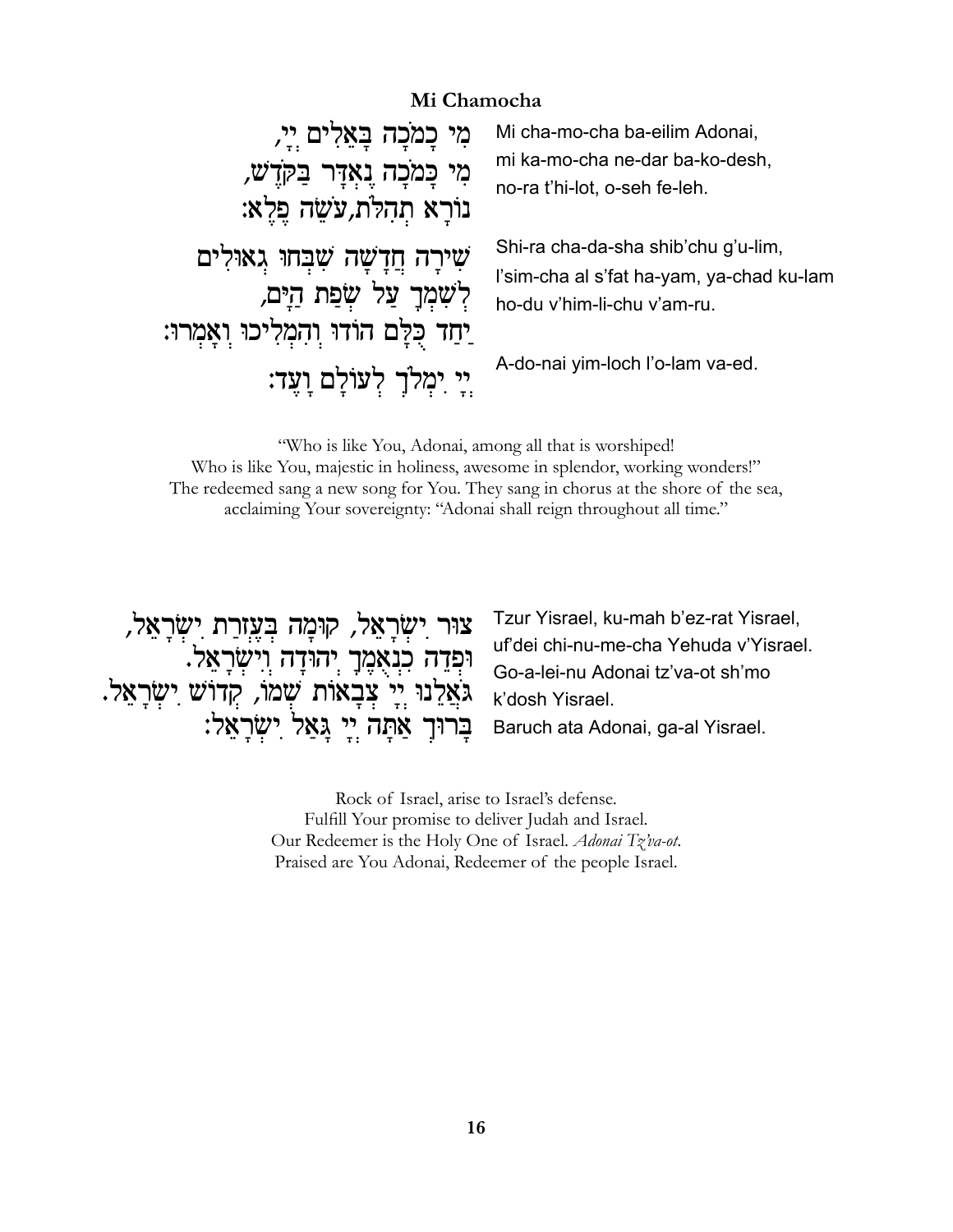Adonai, s'fa-tai tif-tach, ufi ya-gid t'hi-la-te-cha. שפתי תפתח ופי יגיד תהלתך: אדני

Adonai, open my lips, and my mouth will declare Your praise.

בָרוּךָ אַתָּה יִיָ אֱלֹהֵינוּ וַאלֹהֵי אֲבוֹתֵינוּ, אֱלֹהֵי אֲבִרָהָם, אֱלֹהֵי יִצְחָק, וֵאלֹהֵי יַעֲקֹב, אֱלֹהֵי שָׂרָה, אֱלֹהֵי רִבְקָה, אֱלֹהֵי לֵאֲה, וַאלֹהֵי רַחֲל. הַאֲל הַגֲדוֹל הַגִּבּוֹר וִהַנּוֹרָא, אֲל עֲלִיוֹן, גּוֹמֵל חֲסַדִים טוֹבִים, וִקוֹנָה הַכֹּל, וְזוֹכֵר חַסְדֵי אֲבוֹת, וּמֲבִיא גוֹאֵל לְבְנֵי בְנֵיהֵם לְמַעַן שָׁמוֹ בִּאֲהֲבָה:

מֵלֵךְ עֹוֹזֵר וּפוֹקֵד וּמוֹשִׁיעַ וּמַגֵן: בְּרוּךְ אַתָּה יְיָ, מֲגַן אַבְרָהָם וּפֹקֵד שֲׂרַה:

Baruch ata Adonai Elo-hei-nu v'Elo-hei a-vo-tei-nu, Elo-hei Avraham, Elo-hei Yitz-chak vei-lo-hei Ya'a-kov, E-lo-hei Sa-rah, E-lo-hei Riv-ka, E-lo-hei Leah v'E-lo-hei Ra-chel, ha'eil ha-ga-dol ha-gi-bor v'ha-no-ra, Eil el-yon go-meil cha-sa-dim to-vim v'ko-nei ha-kol v'zo-cheir chas-dei a-vot, u-mei-vi go'eil liv-nei v'nei-hem l'ma'an sh'mo b'a-ha-vah.

Me-lech o-zer u-fo-keid u-mo-shi'a u-ma-gein. Baruch ata Adonai ma-gein Avraham u-fo-keid Sa-rah.

Praised are You Adonai, our God, God of our ancestors, God of Abraham, God of Isaac, and God of Jacob, God of Sarah, God of Rebecca, God of Leah, and God of Rachel, great, mighty, awesome, exalted God who bestows loving kindness; all things belong to You. You remember the loving deeds of our ancestors and will lovingly bring redemption to their children's children for Your Name's sake.

> You are the Sovereign who saves, shields and remembers. Praised are You Adonai, Shield of Abraham, Who remembers Sarah.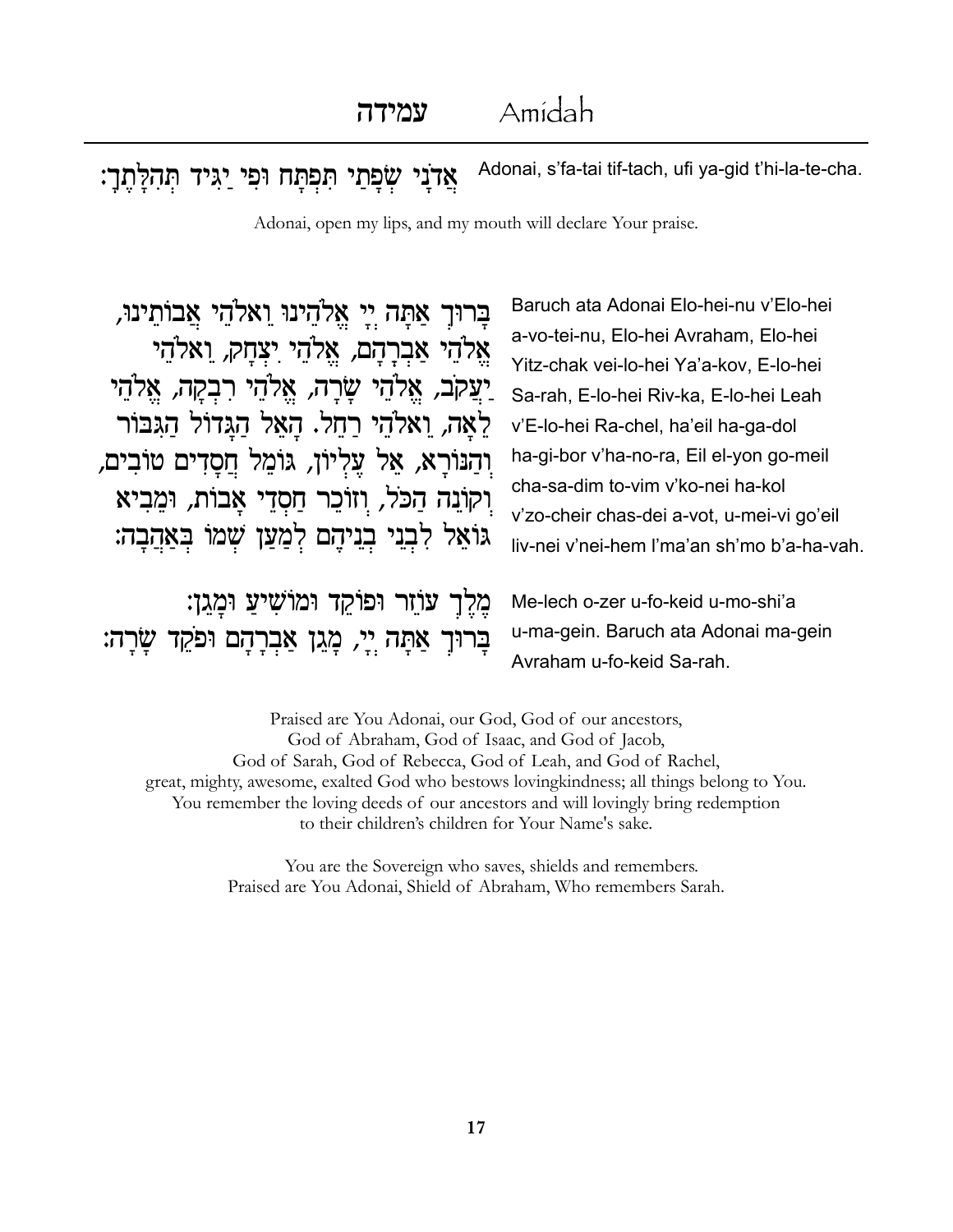Ata gi-bor l'olam Adonai, m'cha-yeh ha-kol אַתַּה גִּבּוֹר לְעוֹלַם אֲדֹנַי, מְחַיֶּה הַכֹּל ata, rav l'ho-shi-a. אַתַּה, רַב לְהוֹשִׁיעַ: Winter: Ma-shiv ha-ru'ach u-mo-rid ha-ga-shem בחורף: מַשִׁיב הָרוּחַ וּמוֹרִיד הַגַּשֵׁם: Summer<sup>.</sup> בקיץ: מׂוריד הטל Mo-rid ha-tal מכלכל חיים בחסד, מחיה הכל M'chal-kel cha-yim b'che-sed, m'cha-yeh בִּרַחֲמִים רַבִּים, סוֹמֵךָ נוֹפְלִים, וִרוֹפֵא ha-kol b'ra-cha-mim ra-bim, so-meich nof-lim v'ro-feh cho-lim u-ma-tir a-su-rim. חולים, ומתיר אסורים, ומקים אמונתו u-m'ka-yem e-mu-na-to li-shei-nei a-far. לִישֵׁנֵי עַפָר, מִי כַמוֹךָ בַּעַל גִּבוּרוֹת וּמִי Mi cha-mo-cha, ba'al g'vurot u-mi do-meh דומה לַך, מֵלֵךְ מֵמִית וּמִחַיָּה וּמֵצִמִיח lach, melech mei-mit u-m'cha-yeh ישוּעָה: וְנָאֵמָן אַתַּה לִהַחַיוֹת הַכֹּל. u-matz-mi-ach y'shu-a. V'ne-e-man ata l'ha-cha-yot ha-kol. Baruch ata Adonai, בַּרוּךְ אַתָּה יֵי, מִחַיֵּה הַכֹּל: m'cha-yeh ha-kol.

Your might, Adonai, is boundless. You give life to all; great is Your saving power.

Winter: You cause the wind to blow and the rain to fall.

Summer: You cause the dew to fall.

Your love sustains the living, Your great mercies give life. You support the falling, heal the sick and free the bound. You keep Your faith with those who sleep in the dust. Who is like You, Master of power; who can compare with You? You are the Sovereign Who takes life and revives and causes redemption to flourish. Praised are You Adonai, Who gives life to everything.

Ata ka-dosh v'shim-cha ka-dosh אַתַּה קַדוֹשׁ וִשְׁמְךָ קַדוֹשׁ וּקְדוֹשִׁים u'ke-do-shim be-chol yom בְּכָל יוֹם יִהַלְלוּךָ, סֵלַה. y'ha-le-lu-cha, se-la.

בְּרוּךְ אַתָּה יְיָ, הָאֵל הַקַּדוֹשׁ. Baruch ata Adonai, ha-eil ha-ka-dosh.

Holy are You and holy is Your Name; holy ones praise You each day. Praised are You Adonai, the Holy God.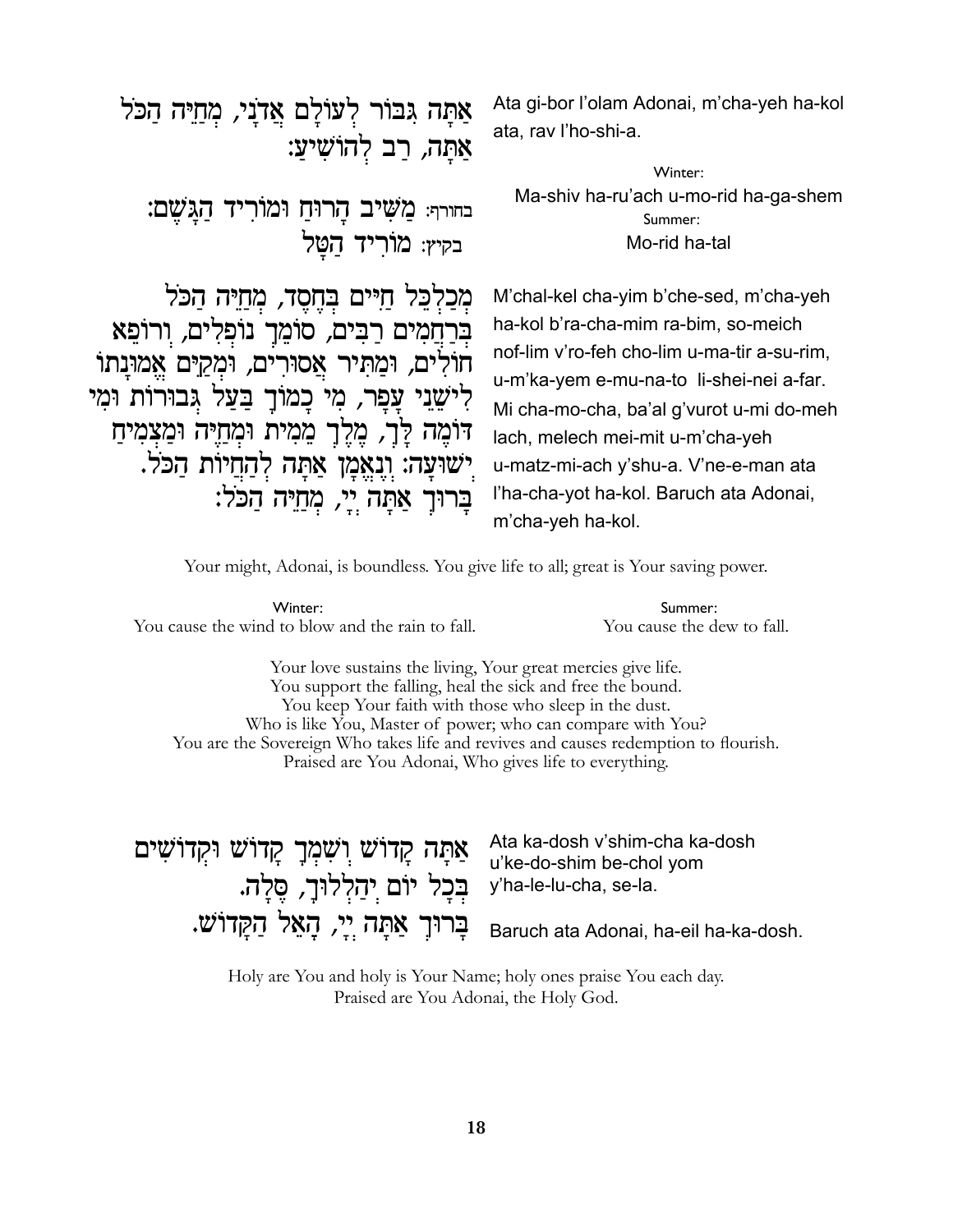## Kedushah

נְקַדֵּשׁ אֶת שִׁמְךָ בְּעוֹלָם, כִּשֵׁם שֵׁמַּקִדִּישִׁים אותו בִשְמֵי מַרוֹם, כַּכַתוּב עַל יַד נִבְיאֲךָ, וִיקַרָא זָה אֱל זֶה וְאֲמָר:

> קַדוֹשׁ קַדוֹשׁ קַדוֹשׁ ײַ צִבְאוֹת, מִלֹא כָל הָאָרֵץ כִּבוֹדוֹ.

> > לעמתם ברוך יאמרו: בָרוּךְ כְּבוֹד יֵיָ, מִמְקוֹמוֹ.

כַּדַּבָר הָאָמוּר בִּשִׁירֵי עֲזֶךָ:

יִמְלֹךְ יִי לְעוֹלַם, אֱלֹהַיְךָ צִיּוֹן לְדֹר וַדֹר, הללויה.

לְדוֹר וַדוֹר נַגִּיד גַּדְלֵךְ וּלְנַצַח נִצַחִים קִדְשָׁתְךָ נַקְדִּישׁ, וִשְׁבְחֲךָ אֱלֹהֵינוּ מִפִּינוּ לא ימוש לעולם ועד. בַרוּךְ אַתַּה יֵי, הַאֱל הַקֲדוֹשׁ.

N'ka-deish et shim-cha ba'olam K'shem sh'mak-di-shim o-to bi-sh'mei marom, ka-ka-tuv al yad n'vi'e-chah v'ka-ra zeh el zeh v'a-mar:

Ka-dosh, Ka-dosh, Ka-dosh A-do-nai tze'va'ot m'lo chol ha'a-retz k'vo-do.

L'u-ma-tam ba-ruch yo-mei-ru:

Ba-ruch k'vod A-do-nai mim'ko-mo.

Ka-da-var ha-a-mur b'shi-rei u-ze-cha.

## Yim-loch A-do-nai l'o-lam. E-lo-ha-yich tzi-yon l'dor va-dor. Halleluyah!

L'dor va-dor na-gid god-lecha u-l'ne-tzach n'tza-chim k'du-shat'cha nak'dish. V'shiv-cha-cha E-lo-hei-nu mi-pi-nu lo ya-mush l'olam va-ed. Baruch ata Adonai, ha-Eil ha-ka-dosh.

Let us sanctify Your Name on earth, as it is sanctified in the heavens on high, as it is written by Your prophet: "And they called out one to another, saying: Holy, holy, holy is Adonai of hosts; the entire earth is full of God's glory."

> And they responded in blessing: Blessed is the glory of Adonai from the divine place.

As is said in the songs of Your might: Adonai will reign forever, your God, Zion, for all generations. Halleluyah!

> We will declare Your greatness through all generations, and to all eternity we will proclaim Your holiness. Your praise, O God, shall never leave our lips. Praised are You Adonai, the holy God.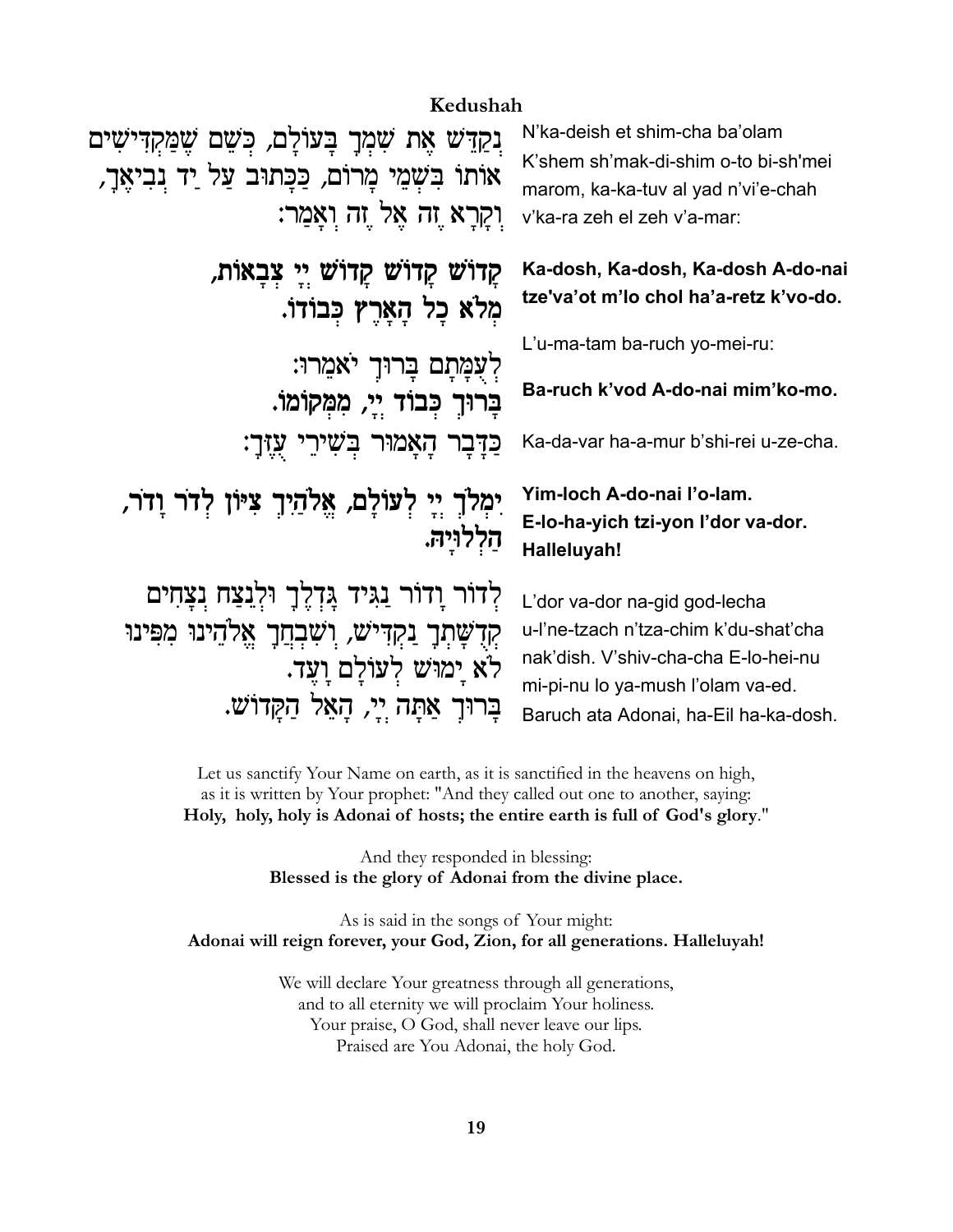# יִשְׂמַח מֹשֶׁה בִּמַתְּנַת חֵלְקוֹ, כִּי עֲבֵד נֵאֱמַן קַרָאת לּוֹ. כִּלִיל תִּפְאֶרֶת בְּרֹאשׁוֹ נתת (לו) בעמדו לפניך על הר סיני. ושני לוחות אבנים הוריד בידו, וכתוב בַּהֵם שָׁמִירַת שַׁבַּת. וִכֵן כַּתוּב בִּתוֹרָתֶךָ:

Moses rejoiced at the gift of his destiny when You declared him a faithful servant, adorning him with splendor as he stood in Your presence atop Mount Sinai. Two tablets of stone did he bring down, inscribed with Shabbat observance. And thus is it written in Your Torah:

וִשָּׁמְרוּ בְנֵי יִשְׂרָאֵל אֶת הַשַּׁבַּת, לַעֲשׂוֹת אֶת הַשַּׁבַּת לְדֹרֹתַם בְּרִית עוֹלַם. בֵּינִי וּבִין בִּנִי יִשְׂרָאֵל אוֹת הִיא לְעֹלָם, כִּי שֵׁשֵׁת יָמִים עֲשָׂה יִיָ אֶת הַשָּׁמַיִם וְאֶת הארץ, וביום השביעי שבת וינפש.

וִלֹא נִתַּתּוֹ יִיַ אֲלֹהֵינוּ לְגוֹיֵי הָאֲרָצוֹת, וְלֹא הִנְחַלְתּוֹ מַלְבֵּנוּ לְעוֹבְדֵי פְסִילִים, וְגַם בִּמְנוּחָתוֹ לֹא יִשְׁכְּנוּ עֲרֵלִים. כִּי לִישָׂרָאֵל עַמְּךָ נִתַּתּוֹ בִּאַהֲבָה, לִזְרַעֹּ יַעַקֹּב אֲשֶׁר בָּם בָּחָרְתָּ. עַם מְקַדְּשֵׁי שָׁבִיעִי, כְּלָם יִשְׂבְעוּ וְיִתְעַנִּגוּ מִטּוּבֶךָ, וּבַשְּׁבִיעִי רַצִית בּוֹ וַקְדַּשָׁתּוֹ, חֲמְדַּת יַמִים אוֹתוֹ קַרַאת, זֶכֶר לְמַעֲשֶׂה בְרֵאשִׁית.

"The people Israel shall observe Shabbat, to maintain it as an everlasting covenant through all generations. It is a sign between Me and the people Israel for all time, that in six days Adonai made the heavens and the earth, and on the seventh day, ceased from work and rested."

You have not granted this day, *Adonai Eloheinu*, to other peoples of the world, nor have You granted it, our Sovereign, as a heritage to idolators. Nor do others share in its rest, for You have given Shabbat in love to Your people Israel, the descendants of Jacob whom You have chosen. May the people who revere the seventh day find satisfaction and delight in Your generosity. You have chosen the seventh day and made it holy, declaring it most precious, a day recalling the work of creation.

אַלהֵינוּ וַאלֹהֵי אֲבוֹתֵינוּ, רִצֵה נַא בִמְנוּחָתֵנוּ, קַדְּשֵׁנוּ בִּמִצְוֹתֶיךָ וְתֵן חֶלְקֵנוּ בְּתוֹרָתֵךָ, שַׁבְּעֵנוּ מְטוּבֵךָ וִשַּׂמְחֵנוּ בִישׁוּעַתֵךָ, וִטֲהֵר לְבֵנוּ לְעַבְדְּךָ בֵאֱמֶת, וֹהַנִחִילֵנוּ יִיַ אֱלֹהֵינוּ בִּאַהֲבָה וּבְרָצוֹן שַׁבַּת קִדְשֶׁךָ, וְיָנוּחוּ בוֹ כָּל יִשְׂרָאֵל מְקַדְּשֵׁי שְׁמֵךָ. בְּרוּךְ אַתַּה יֵי, מְקַדֵּשׁ הַשֲּׁבַת:

Our God and God of our ancestors, find favor in our Shabbat rest. Instill in us the holiness of Your *mitzvot* and let Your Torah be our portion. Fill our lives with Your goodness, and gladden us with Your triumph. Cleanse our hearts so that we might serve You faithfully. Lovingly and willingly, *Adonai Eloheinu*, grant that we inherit Your holy Shabbat, so that the people Israel, who hallow Your Name, will always find rest on this day. Praised are You Adonai, who hallows Shabbat.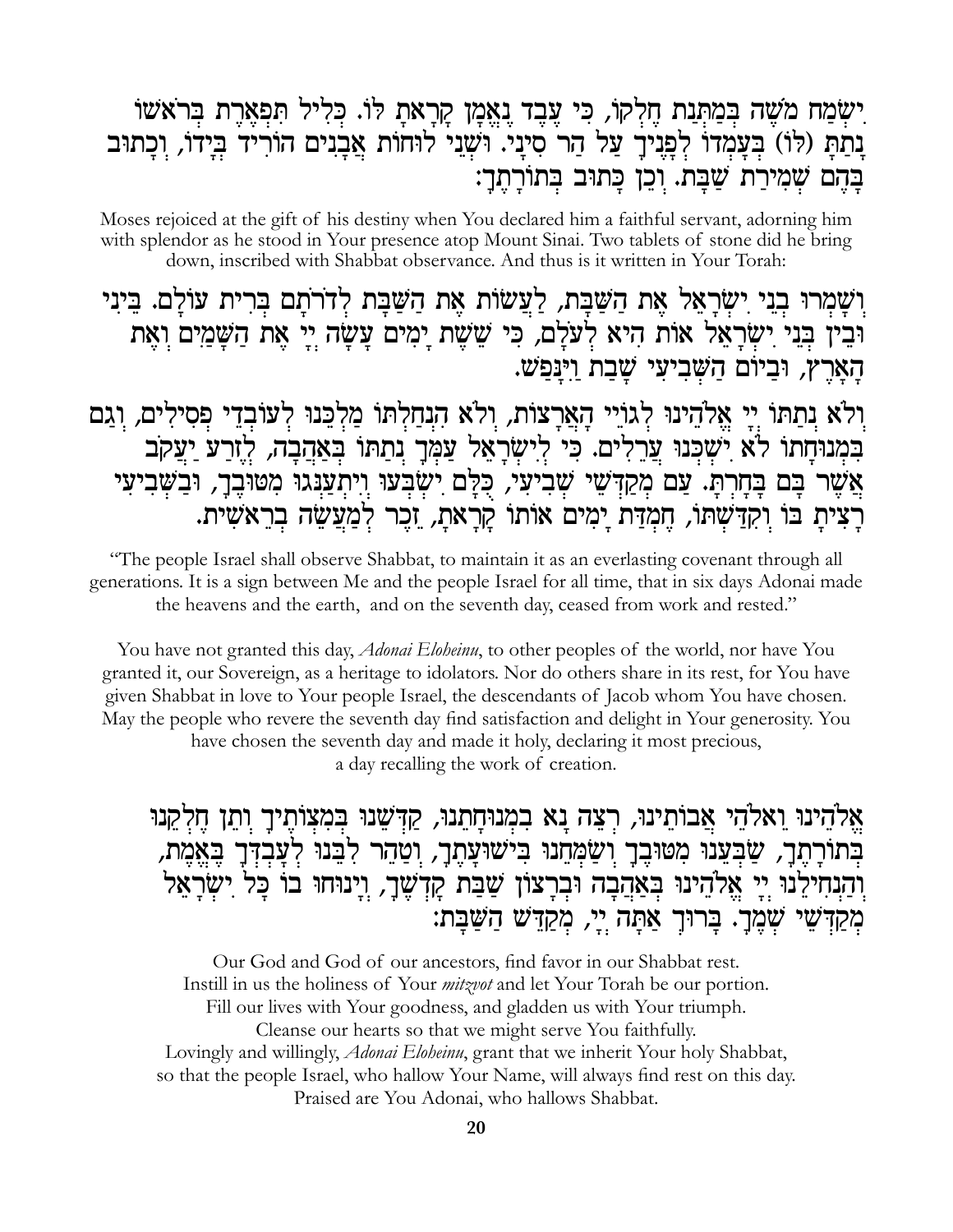# רְצֶה, יֵי אֱלֹהֵינוּ, בִּעֲמֶךָ יִשְׂרָאֱל וּבְתִפְלַּתַם, וִהָשֶׁב אֶת הַעֲבוֹדָה לִדְבִיר בֵּיתֵךָ, וּתִפִלָּתָם בְּאַהֲבָה תְקַבֵּל בִּרְצוֹן, וּתְהִי לְרָצוֹן תָּמִיד עֲבוֹדַת יִשְׂרָאֵל עַמֶּךָ.

Accept the prayer of Your people Israel as lovingly as it is offered. Restore worship to Your sanctuary, and may the worship of Your people Israel always be acceptable to You.

# וִתַּחֲזִינַה עֵינֵינוּ בִּשׁוּבְךָ לְצִיּוֹן בְּרַחֲמִים. בַּרוּךָ אַתָּה יָיָ, הַמַּחֲזִיר שָׁכִינָתוֹ לְצִיּוֹן.

May we witness Your merciful return to Zion. Praised are You Adonai, who restores the Divine Presence to Zion.

מוֹדִים אֲנַחִנוּ לָךָ, שָׁאַתָּה הוּא, יִי אֵלֹהֵינוּ וַאלֹהֵי אֲבוֹתֵינוּ, לִעוֹלָם וַעֵּד, צוּר חַיִּינוּ, מָגֵן יִשְׁעֲנוּ, אַתָּה הוּא לְדוֹר וָדוֹר נוֹדֶה לְּךָ וּנִסַפֵּר תְּהִלָּתֶךָ. עַל חַיִּינוּ הַמְסוּרִים בִידֵך, וַעֲל נִשְמוֹתֵינוּ הַפִּקוּדוֹת לַרָ, וְעַל נִסֵיךָ שֵׁבְכָל יוֹם עִמֲנוּ, וִעַל נִפְלְאוֹתֶיךָ וְטוֹבוֹתֶיךָ שֶׁבִּכָל עֵת, עֲרֵב וָבֹקֵר וִצָּהֲרֵים, הַטּוֹב כִּי לֹא כַלוּ רחמיך, והמרחם כי לא תמו חסדיך מעולם קוינו לך.

We give thanks to You, for You are Adonai, our God, and God of our ancestors forever and for all eternity. Rock of our lives, Shield of our salvation. Through every generation, we thank and praise You for our lives that are entrusted in Your hand, for our souls that are in Your care, and Your daily miracles, wonders and goodness that are with us at all times; evening, morning and noon. You are good, for Your mercies never cease. you are compassionate, Your loving kindness is eternal.

We have always placed our hope in You.

וִעַל כְּלָם יִתְבָּרַךְ וִיתִרוֹמַם שִׁמְרָ, מַלְבֵּנוּ, תַּמְיד לְעוֹלַם וַעֵּד. וִכֹל הַחַיִּים יוֹדוּךָ סֵּלֵה, וִיהַלִּלוּ אֵת שִׁמְךָ בֵּאֲמֵת, הָאֵל יִשׁוּעֲתֵנוּ וְעֶזְרָתֵנוּ סֶלָה. ברוך אתה יי, הטוב שמך ולך נאה להודות.

> For all these blessings we shall ever praise and exalt You. May every living creature thank You and praise You faithfully, God of our deliverance and our help. Praised are You Adonai, the essence of goodness, worthy of acclaim.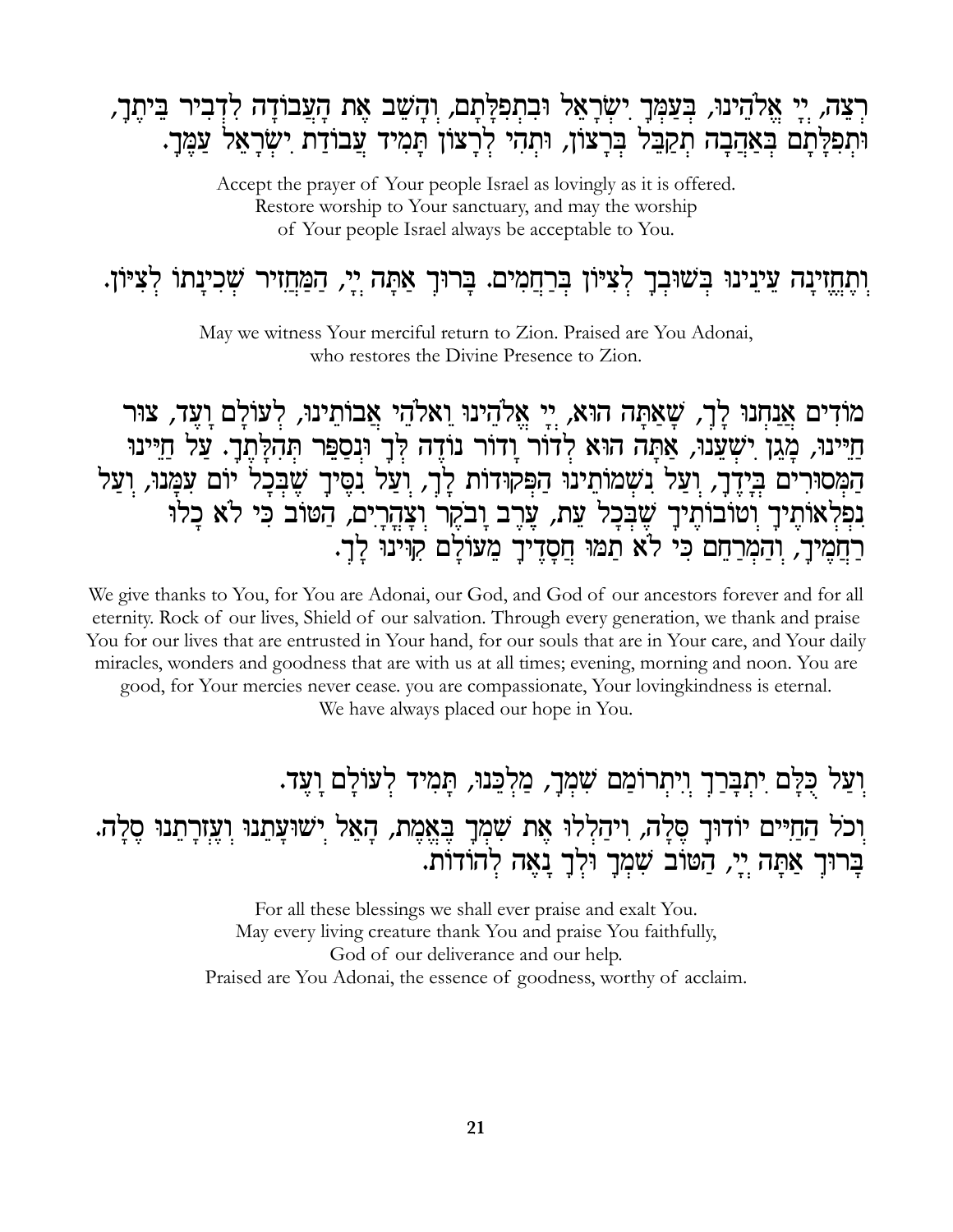## Sim Shalom

| שים שלום טובה וברכה,<br>חֵן וָחֶסֶד וְרַחֲמִים,<br>עַלֵינוּ וִעַל כָּל יִשְׂרָאֵל עַמֶּךָ. | Sim shalom, to-vah uv'racha,<br>chen va-che-sed v'ra-cha-mim<br>aleinu v'al kol Yisrael a-me-cha.<br>Bar'chei-nu a-vi-nu ku-la-nu k'e-chad b'or |
|--------------------------------------------------------------------------------------------|-------------------------------------------------------------------------------------------------------------------------------------------------|
| בַּרִכֲנוּ, אָבִינוּ, כְּלָנוּ כְּאֶחָד בְּאוֹר פְּנִיךָ,                                  | pa-ne-cha, ki v'or pa-ne-cha na-ta-ta la-nu,                                                                                                    |
| כִּי באוֹר פָּנִיךָ נָתַתְּ לְנוּ, יִי אֱלֹהֵינוּ,                                         | Adonai Eloheinu,                                                                                                                                |
| תּוֹרַת חַיִּים וְאַהֲבַת חֶסֶד,<br>וּצְדָקָה וּבְרָכָה וְרַחֲמִים וְחַיּים וִשָּׁלוֹם,    | Torat cha-yim v'a-ha-vat che-sed,<br>u-tz'da-kah u-v'ra-cha v'ra-cha-mim<br>v'cha-yim v'shalom.                                                 |
| וְטוֹב בְּעֵיֶנִיךָ לְבָרֵךְ אֶת עַמְּךָ יִשְׂרָאֵל                                        | V'tov b'ei-ne-cha l'va-rech et am'cha Yisrael                                                                                                   |
| בכל עת ובכל שעה בשלומך.                                                                    | b'chol eit uv'chol sha-ah bi-sh'lo-me-cha.                                                                                                      |

Grant peace, with happiness and blessing, grace, love and mercy for us and for all Your people Israel. Bless us, our Creator, one and all, with Your light; for You have given us, by that light, the guide to a life of caring, filled with generosity and contentment, kindness and well-being — and peace. May it please You to bless Your people Israel in every season and at all times with Your gift of peace.

בָּרוּךָ אַתָּה יְיָ, הַמְבָרֵךָ אֶת עַמּוֹ ישראל בשלום. Baruch ata Adonai, ha-m'va-reich et a-mo Yis-ra-el ba-sha-lom.

Praised are You Adonai, Who blesses Your people Israel with peace.

אֱלֹהַי, נִצוֹר לְשׁוֹנִי מֵרָעּ. וּשְׂפָתַי מִדַּבֵּר מִרְמָה: וְלִמְקַלְלַי נַפְשִׁי תִדֹּם, וְנַפְשִׁי בֶּעֲפָר לַכֹּל תִּהְיֶה. פְּתַח לִבִּי בְתוֹרָתֶךָ, וּבְמִצְוֹתֶיךָ תִּרְדּוֹף נַפְשִׁי. וְכָל הַחוֹשָׁבִים עָלֵי רָעָה, מְהֵרָה הָפֵר עֲצָתָם וִקַלְקֵל מַחֲשַׁבִתָּם. עֲשָׂה לִמַעַן שִׁמֵרָ, עֲשֶׂה לִמַעַן יְמִייָּבָרָ, צֲשֵׂה לְמַעַן קְדָשָׁתֶךָ. צֲשֵׂה לְמַעַן תּוֹרָתֶךָ. לַמַעַן יַחָלְצוּן יִדִידֶיךָ, הושִיעַה יִמְיִנְךָ וַעֲנִנִי.

My God, guard my speech from evil, my lips from lies. Help me ignore those who would slander me. Let me be humble before all. Open my heart to Your Torah, that I may pursue Your *mitzvot*. Frustrate the designs of those who plot evil against me; make nothing of their schemes. Act for the sake of Your compassion, Your power, Your holiness, and Your Torah. Answer my prayer for the deliverance of Your people.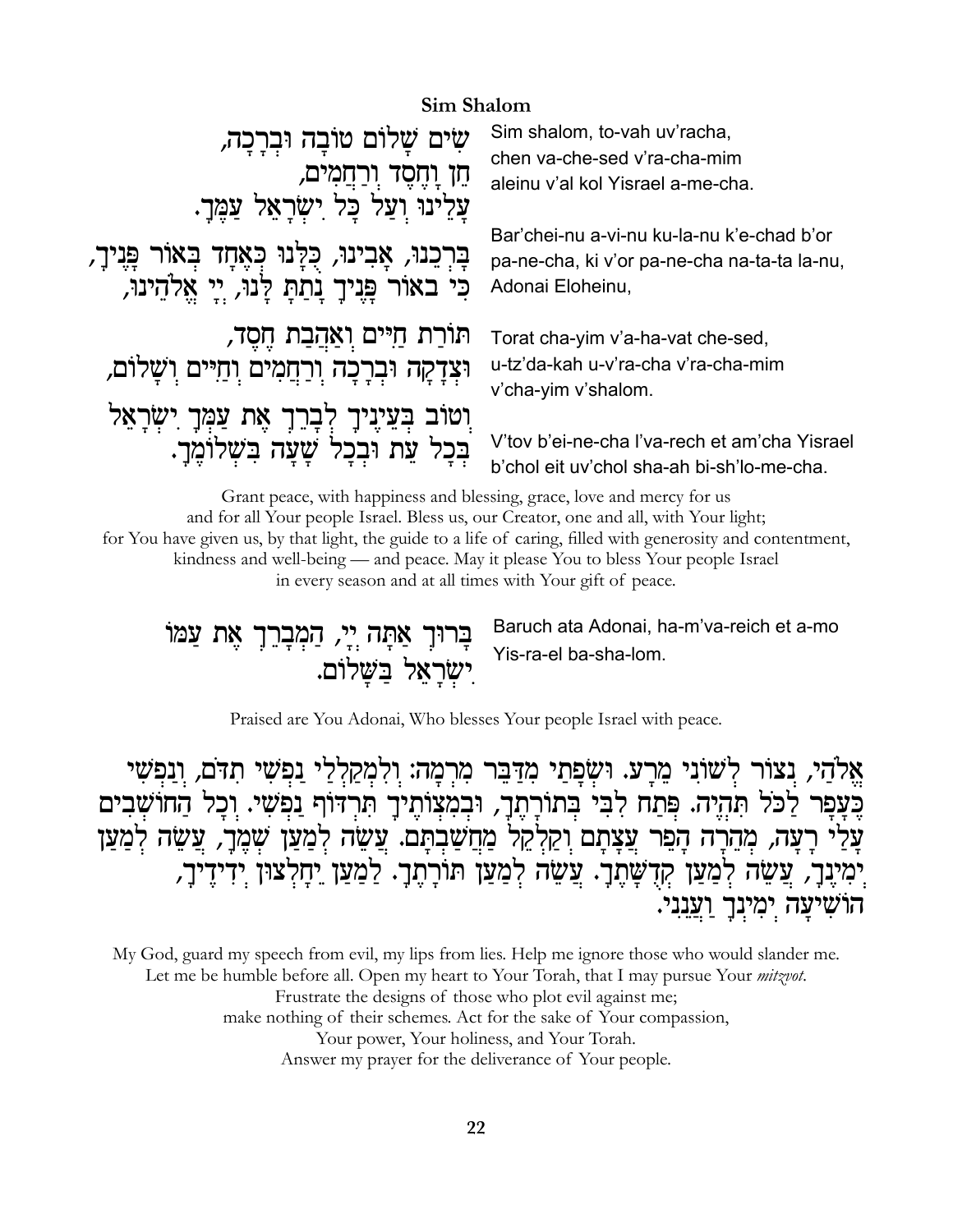# יִהְיוּ לְרָצוֹן אָמְרֵי פִי וְהֶגְיוֹן לְבִי לְפָנִיךָ, Y'hi-yu l'ra-tzon im-rei fi<br>V'heg-yon li-bi l'fa-ne-cha, י צוּרִי וְגוֹאֲלִי. Adonai tzu-ri v'go-a-li

May the words of my mouth and the meditations of my heart be acceptable to You, my Rock and my Redeemer.

#### **Oseh Shalom**

עֹשֵׂה שָׁלוֹם בִּמְרוֹמָיו, הוּא יַעֲשֶׂה שָׁלוֹם עֲלֵינוּ, וְעַל כָּל-יִשְׂרָאֵל [וְעַל כָּל-יוֹשָֽׁבֵי תֵבֵל] וִאָמְרוּ: אֲמֵן.

Oseh shalom bim'ro-mav, hu ya-aseh shalom aleinu V'al kol Yisrael [v'al kol yosh-vei tei-veil], v'im-ru Amen.

May the One who has created peace in the heavens, make peace for us and for all Israel and all who dwell on earth. And let us say, Amen.

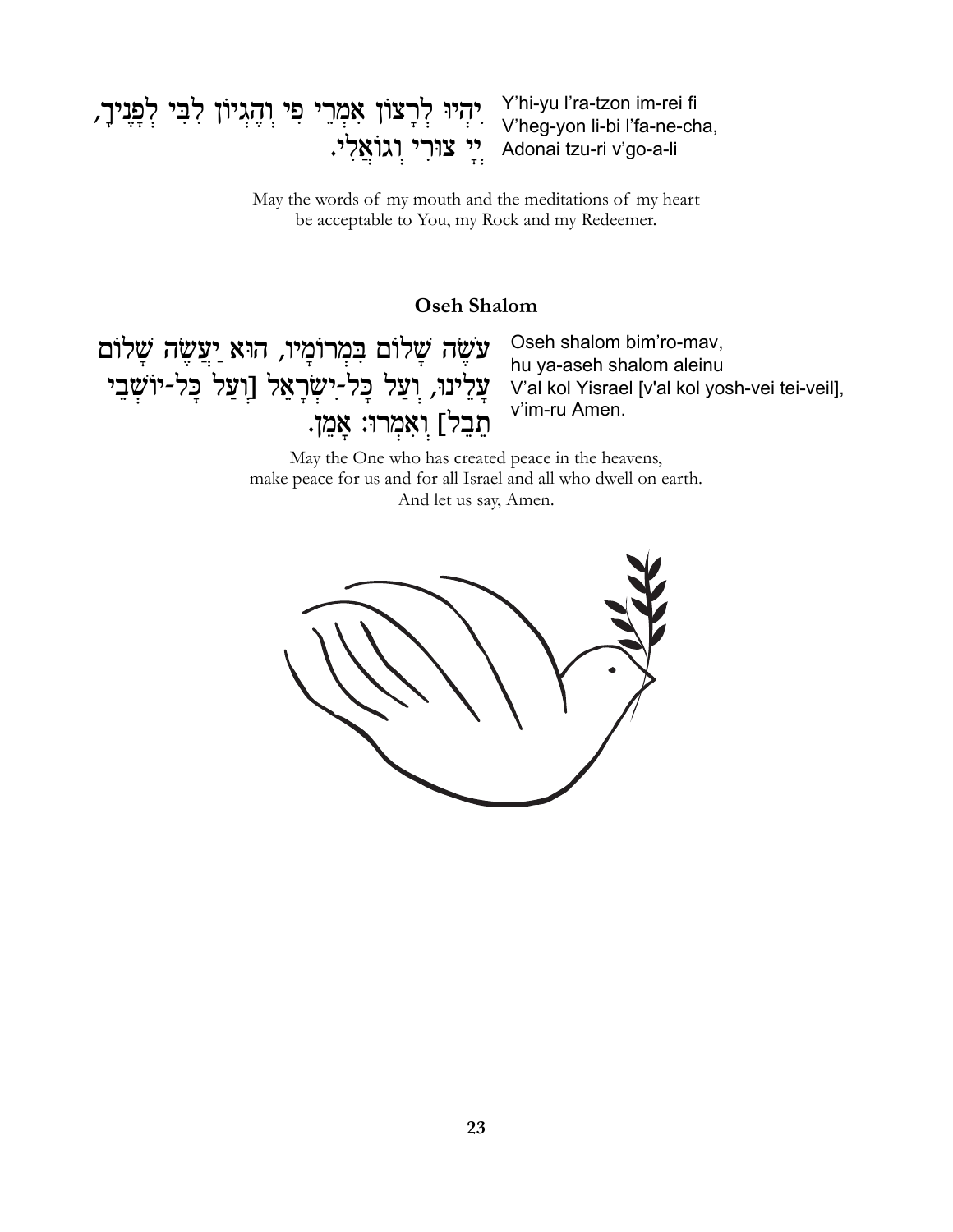## סדר קריאת התורה

## **Torah Service**

| אֵין כָּמוֹךָ בָאֱלֹהִים, יְיָ, וְאֵין כִּמַעֲשֶׂיךָ.<br>מַלִכוּתִךָ מַלִכוּת כָּל עֹלָמִים, וּמֶמְשַׁלְתְּךָ<br>בַכל דֹר ודֹר. | Ein ka-mo-cha va-elo-him Adonai, v'ein<br>k'ma-a-se-cha. Mal'chut'cha mal'chut<br>kol o-la-mim, u'mem-shal-t'cha<br>b'chol dor va-dor.                            |
|---------------------------------------------------------------------------------------------------------------------------------|-------------------------------------------------------------------------------------------------------------------------------------------------------------------|
| יְיָ מֶלֶךָ, יְיָ מָלָךָ, יְיָ יִמְלֹךָ לְעֹלָם וָעֶד.<br>יי עז לְעַמֹוֹ יִתֵן יִי יִבָרֵךְ אֵת<br>עמו בשלום.                   | Adonai me-lech, Adonai ma-lach, Adonai<br>yim-loch l'olam va-ed.<br>Adonai oz l'amo yi-tein, Adonai y'va-reich et<br>a-mo va-shalom.                              |
| אַב הָרַחֲמִים, הֵיטִיבָה בִרְצוֹנְךָ אֶת צִיּוֹן,                                                                              |                                                                                                                                                                   |
| תִּבְנָה חוֹמוֹת יְרוּשָׁלְיִם. כִּי בְךָ לְבַד<br>בָטְחְנוּ, מֶלֶךְ אֵל רָם וְנִשָּׁא,<br>' עוֹלמים.                           | Av ha-ra-cha-mim, hei-ti-vah vir-tzon'cha et<br>Tzi-yon, tiv-neh cho-mot Y'ru-sha-la-yim.<br>Ki v'cha l'vad ba-tach-nu, Melech el ram<br>v'ni-sah, Adon o-la-mim. |

None compare to You, Adonai, and nothing compares to Your creation. Your sovereignty is everlasting; Your dominion endures throughout all generations.

Adonai reigns, Adonai has reigned, Adonai shall reign throughout all time. Adonai, grant Your people strength; Adonai, bless Your people with peace. Source of compassion, favor Zion with Your goodness; build the walls of Jerusalem. For in You alone do we put our trust, Sovereign — exalted, eternal God.

#### We rise as the Ark is opened:

וַיְהִי בִּנְסוֹעַ הָאֲרֹן וַיֹּאמֶר מֹשֶׁה, קוּמָה יֶי, וְיָפָצוּ אִיְבָיךָ, וְיָנְסוּ מְשַׂנְאֶיךָ מִפְּנִיךָ: כִּי מִצִּיּוֹן תֵּצֵא תוֹרָה , וּדְבַר יְיָ מִירוּשָׁלָיִם: בְּרוּךָ שֶׁנָּתַן תּוֹרָה לְעַמֹוֹ יִשְׂרָאֵל בְּקִדְשָׁתוֹ:

Vay'hi bin-so-ah ha-aron va-yo-mer Moshe. Ku-mah Adonai v'ya-fu-tzu oy-ve-kha, v'ya-nu-su m'sa-ne-kha mi-pa-ne-kha.

Ki mi-Tziyon tei-tzei Torah, u-d'var Adonai mi-Y'ru-sha-la-yim. Ba-ruch she-na-tan Torah l'a-mo Yisrael bi-k'du-sha-to.

Whenever the Ark was carried forward, Moses would say: Arise, Adonai! May Your enemies be scattered; may Your foes be put to flight.

Torah shall come from Zion, the word of Adonai from Jerusalem. Praised is God who gave the Torah to Israel in holiness.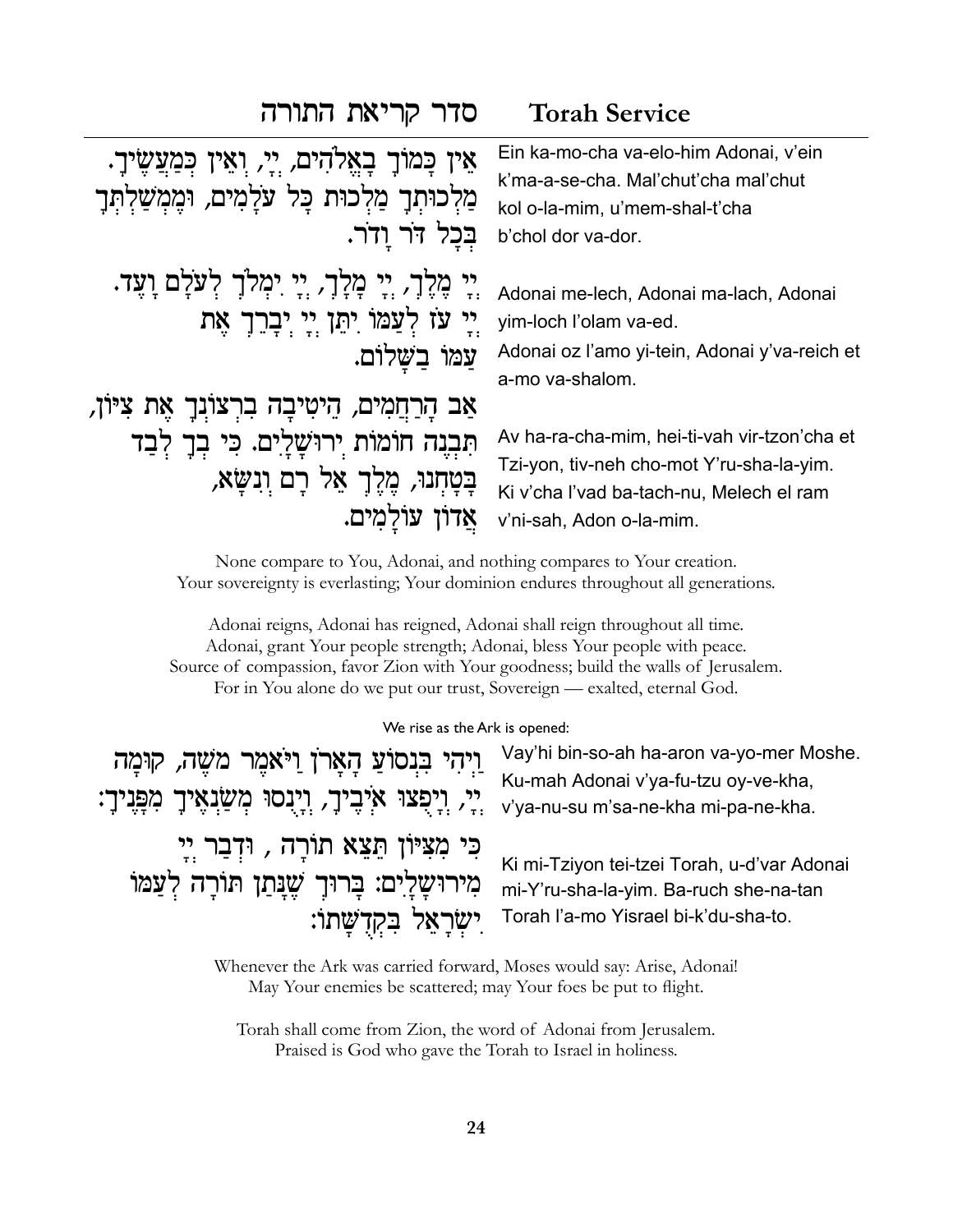The Torah is taken from the Ark. חזו וקהל: Reader, then Congregation: Sh'ma Yisrael Adonai Elo-hei-nu שְמַע יִשְׂרָאֵל, יֵי אֲלֹהֵינוּ, יֵי אֲחָד. Adonai E-chad. אֵחַד אֱלֹהֵינוּ, גַּדוֹל אֲדוֹנֵנוּ, E-chad Elo-hei-nu, ga-dol Ado-nei-nu קַדוֹשׁ שַׁמוֹ. ka-dosh sh'mo. חזו: Reader: Gad-lu l'Adonai i-ti, u-n'ro-m'ma גַדְּלוּ לַיַיָ אָתְי, וּנִרוֹמְמָה שָׁמוֹ יַחְדָּו. sh'mo yach-dav.

> Reader, then Congregation: Hear, O Israel: Adonai is our God, Adonai alone.

Unique is our God, supreme our Ruler, holy in spirit.

Reader: Acclaim Adonai with me; let us exalt God together.

לֶךָ יֵי הַגִּדְלָּה וְהַגִּבוּרָה וְהַתִּפְאֵרֵת והנצח וההוד, כי כל בשמים ובארץ: לְךָ יִי הַמַּמְלַכָה וְהַמְתְנַשֵּׂא לְכֹל :לראש

L'cha Adonai ha-g'du-lah v'ha-g'vu-rah v'ha-ti-fe-ret v'ha-ne-tzach v'ha-hod, ki chol ba-sha-ma-yim u-va-a-retz, l'cha Adonai ha-mam-la-cha v'ha-mit-na-seh l'chol l'rosh.

רוֹמְמוּ יִיָ אֱלֹהֵינוּ וְהָשְׁתַּחֲווּ לַהֲדוֹם רַגִלַיו קַדוֹשׁ הוּא: רוֹמְמוּ יֵי אֱלֹהֵינוּ, והשתחוו להר קדשו, כי קדוש יי אֵלהֵינוּ:

Rom'mu Adonai E-lo-hei-nu, v'hish-ta-cha-vu la'ha-dom rag-lav ka-dosh hu.

Rom'mu Adonai E-lo-hei-nu, v'hish-ta-cha-vu l'har kod-sho, ki ka-dosh Adonai Elo-hei-nu.

Yours, Adonai, is the greatness, the power, and the splendor. Yours is the triumph and the majesty, for all in heaven and on earth is Yours. Yours, Adonai, is supreme sovereignty. Exalt Adonai; worship God who is holy. Exalt Adonai Eloheinu, and bow toward God's holy mountain. Adonai Eloheinu is holy.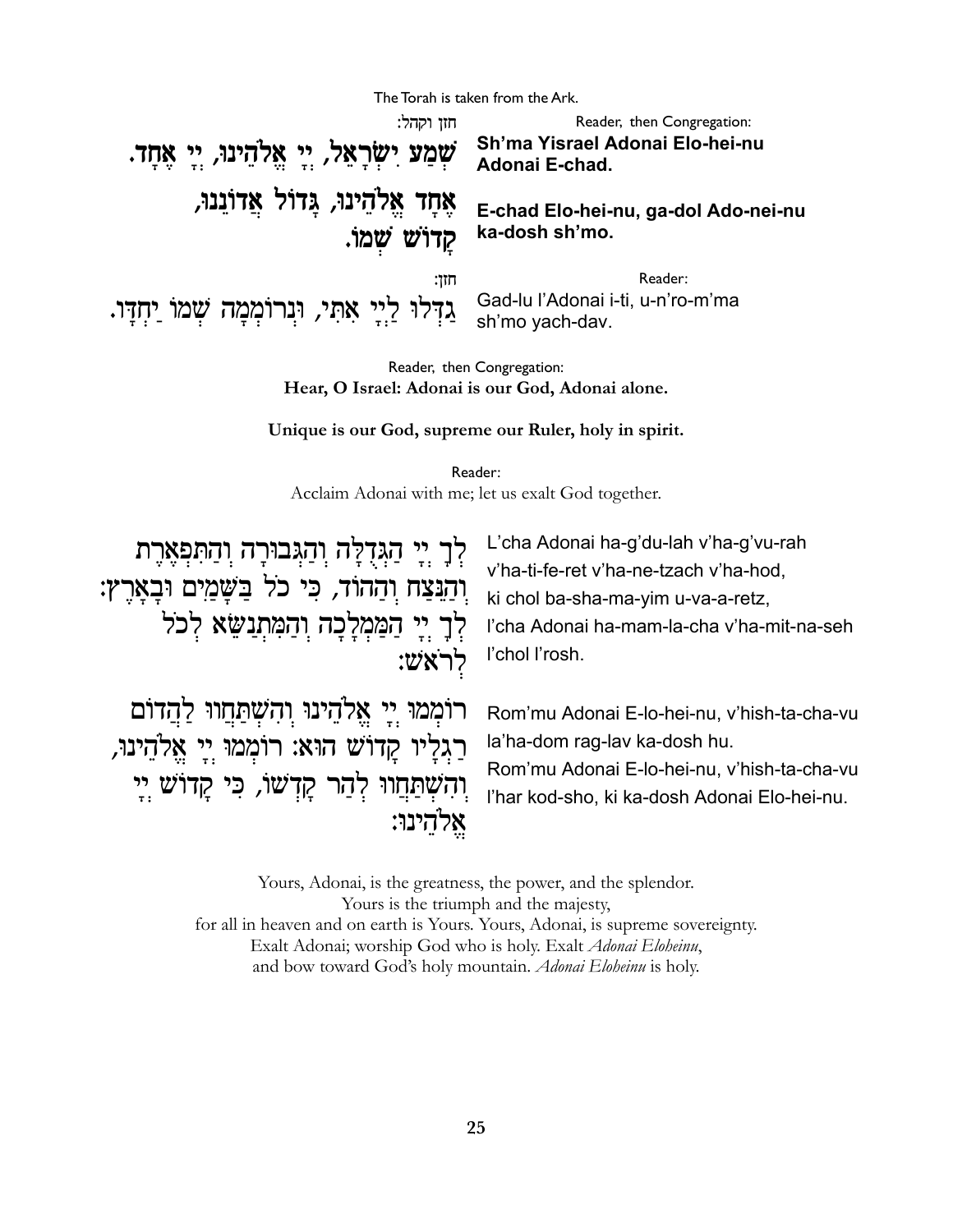העולה מברך: **בֲּרְכוּ אֵת יִי הַמְּב**רָךָ: ועונין הקהל: **בְּרוּךְ יִי הַמְּבוֹרָךְ לְעֹוֹלַם וַעֲד:** בָרוּךָ אַתָּה יִי אֱלֹהֵינוּ מֵלֵךְ הַעוֹלַם,  $\bm{x}$ אֲשֶׁר בַּחַר בַּנוּ מְכַל הַעַמִים †††††††††††††††††∫«˙À¯«z†˙Œ‡†eÀφÔÃ˙ÀŸÂ בַרוּךְ אַתַּה יֵיַ, נוֹתֵן הַתּוֹרַה:

Before the Reading: Bar-chu et Adonai ha-m'vo-rach.

#### Congregation responds: **Baruch Adonai ha-m'vo-rach l'olam va-ed.**

Person receiving an aliyah repeats above response, then continues: Baruch ata Adonai, E-lo-hei-nu Melech ha-olam, asher ba-char ba-nu mi-kol ha-a-mim v'na-tan la-nu et Tora-to. Baruch ata Adonai, no-tein ha-Torah.

ואחר הקריאה יברך: בֲרוּךָ אֲמָה יְיָ אֱלֹהֵינוּ מֶלֶך הַעּוֹלַם, אֲשֶר נַתַן לַנוּ תּוֹרַת אֲמֶת, וְחַיִּי עוֹלַם נַטֲע בְּתוֹכֵנוּ: בַּרוּךָ אַמַה יֵי, נוֹתֵן הַתּוֹרֵה: After the Reading:

Baruch ata Adonai, E-lo-hei-nu Melech ha-olam, asher na-tan la-nu Torat emet, v'cha-yei olam na-tah b'to-chei-nu. Baruch ata Adonai, no-tein ha-Torah.

Before the Reading: Praise Adonai, the Exalted One.

Congregation responds: Praised be Adonai, the Exalted One, throughout all time.

Person receiving an aliyah repeats above response, then continues: Praised are You *Adonai Eloheinu*, Sovereign of the world, choosing us from among all peoples by giving us the Torah. Praised are You Adonai, who gives the Torah.

#### After the Reading:

Praised are You *Adonai Eloheinu*, Sovereign of the world, giving us the Torah of truth, planting within us life eternal. Praised are You Adonai, who gives the Torah.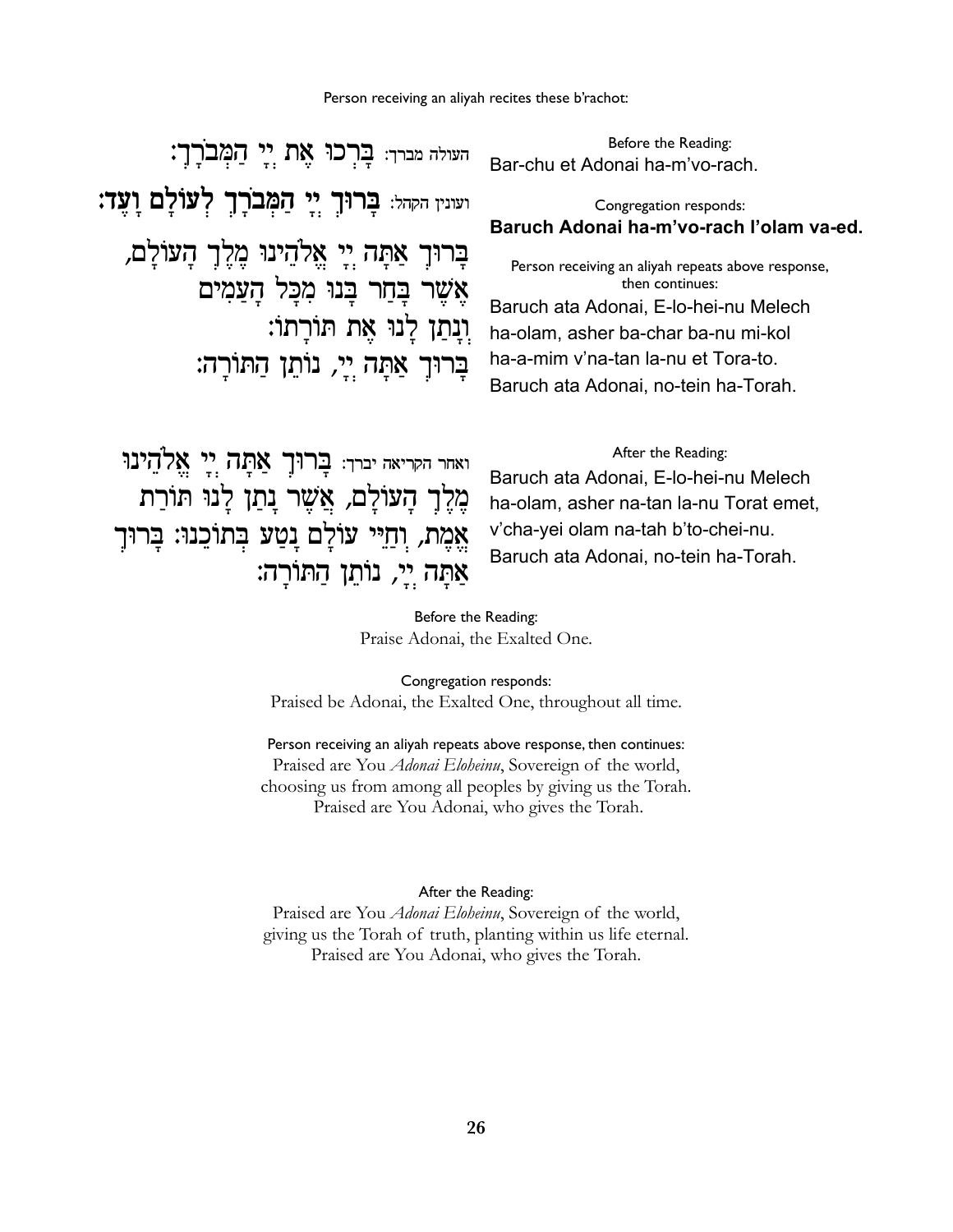### Mi Shebeirach

מִי שֶׁבֵּרַךְ אֲבוֹתֵינוּ מְקוֹר הַבְרָכָה לְאָמוֹתֵינוּ Mi she-bei-rach a-vo-tei-nu M'kor ha-bra-cha l'i-mo-tei-nu May the source of strength who blessed the ones before us Help us find the courage to make our lives a blessing And let us say, Amen.

מִי שֵׁבֵּרַךְ אָמוֹתֵינוּ מְקוֹר הַבְּרָכָה לְאֲבוֹתֵינוּ

### Mi she-bei-rach i-mo-tei-nu M'kor ha-bra-cha l'a-vo-tei-nu

Bless those in need of healing with r'fu-a sh'lei-ma The renewal of body, the renewal of spirit And let us say, Amen. (words/music by Debbie Friedman)

## Hagbahah v'G'lilah

At the conclusion of the reading, the Torah is raised and held with text facing the congregation. The congregation points to the visible text and sings:

וְזֹאת הַתּוֹרָה אֲשֶׁר שָׂם מֹשֶׁה לִפְנִי בְּנֵי יִשְׂרָאֵל עַל פִּי יֵי בְּיַד מֹשֵׁה: V'zot ha-Torah a-sher sam Moshe lif-nei b'nei Yisrael, al pi Adonai b'yad Moshe.

This is the Torah, the word of God, delivered by Moses to the children of Israel.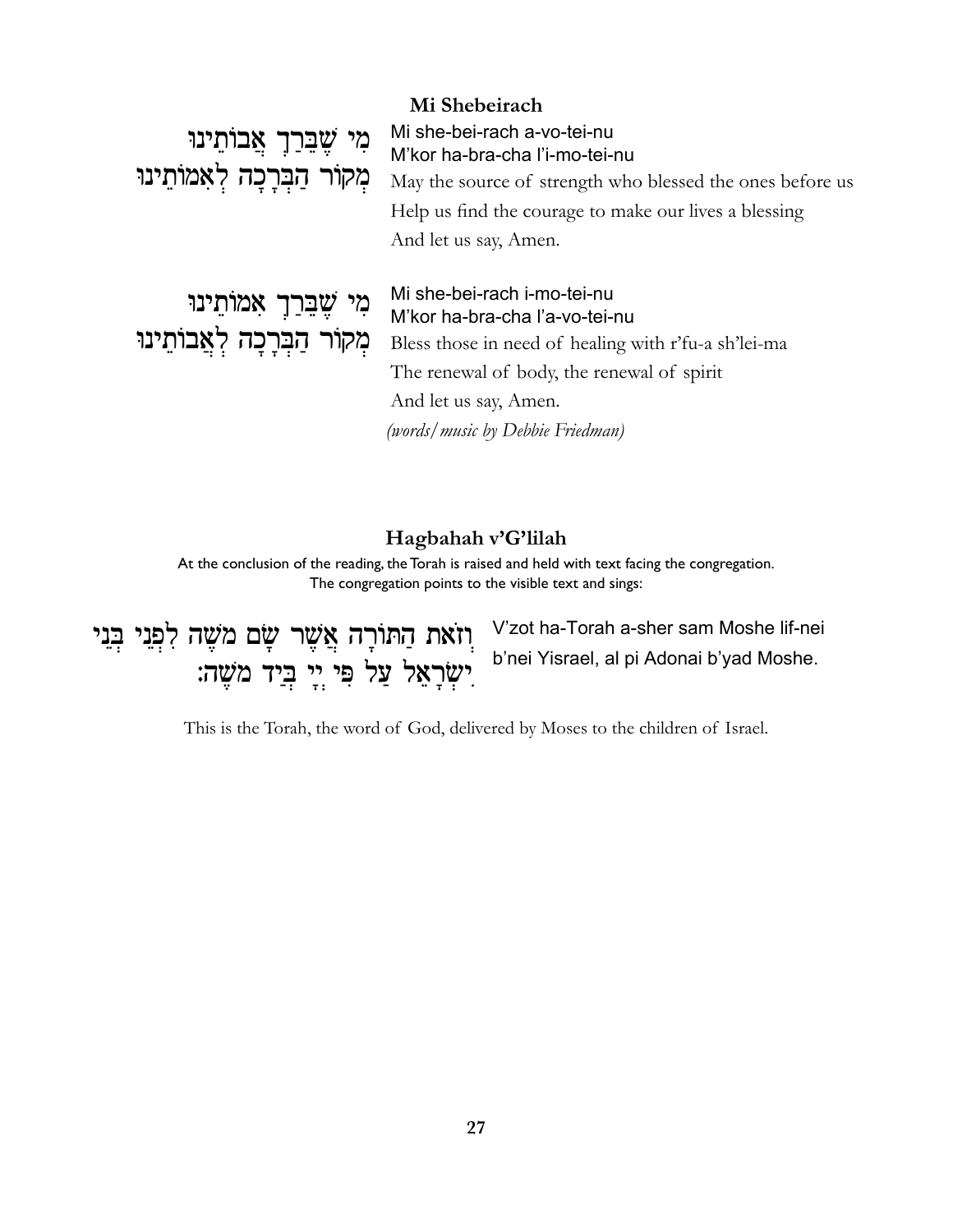#### **Haftarah Blessings**

Before the Reading:

בַרוּך אַתַּה יַי אֵלֹהֵינוּ מֵלֵךְ הַעוֹלַם, אֲשֶׁר בָּחַר בִּנְבִיאִים טוֹבִים, וְרָצָה בְדִבְרֵיהֶם הַנְאֲמַרִים בֵּאֱמֵת, בַּרוּךָ אַתַּה יֵי, הַבּוֹחֵר בַּתּוֹרָה וּבְמֹשֵׁה עַבְדּוֹ, וּבִישִׂרָאֵל עַמוֹ, וּבִנִבִיאֵי הָאֱמֶת וַצֵדֵק.

Praised are You Adonai Eloheinu, Sovereign of the world, appointing devoted prophets, and upholding their teachings, messages of truth. Praised are You Adonai, who loves the Torah, Moses Your servant, Israel Your people, and prophets of truth and righteousness.

After the Reading: בַרוּך אַתָּה יִי אֱלֹהֵינוּ מֵלֵךְ הָעוֹלָם, צוּר כָּל הָעוֹלָמִים, צַדִּיק בִּכָל הַדּוֹרוֹת, הָאֵל הַנֵּאֵמָן הַאוֹמֵר וִעֹשָׂה, הַמְדַבֵּר וּמְקַיּם, שֵׁכַּל דְּבַרַיו אֲמֶת וַצֵּדֵק. עַל הַתּוֹרָה, וִעַל הָעֲבוֹדָה, וִעַל הַנִּבִיאִים, וִעַל יוֹם הַשַּׁבַּת הַזֶּה, שֵׁנַתַתַּ לָנוּ יִיַ אֱלֹהֵינוּ, לִקְדָשָׁה וְלִמְנוּחַה, לְכַבוֹד וּלְתִפְאַרֵת. עַל הַכֹּל יַיַ אֱלֹהֵינוּ, אֲנַחְנוּ מוֹדִים לָךָ, וּמְבָרְכִים אוֹתַך, יִתְבַּרַךְ שִׁמְּךָ בִּפִּי כָּל חַי תַּמִיד לְעוֹלָם וָעֶד. בָּרוּךָ אַתָּה יְיָ, מְקַדֵּשׁ הַשַּׁבָּת.

> Praised are You *Adonai Eloheinu*, Sovereign of the world, Rock of all ages, righteous in all generations, steadfast God Whose word is deed, Whose decree is fulfillment, Whose every teaching is truth and righteousness.

> > On Shabbat:

We thank You and praise You, *Adonai Eloheinu*, for the Torah, for worship, for the prophets, and for this Shabbat, which You have given us for holiness and rest, for dignity and splendor. We thank You and praise You for all things. May Your Name be praised continually by every living creature. Praised are You Adonai, Who sanctifies Shabbat.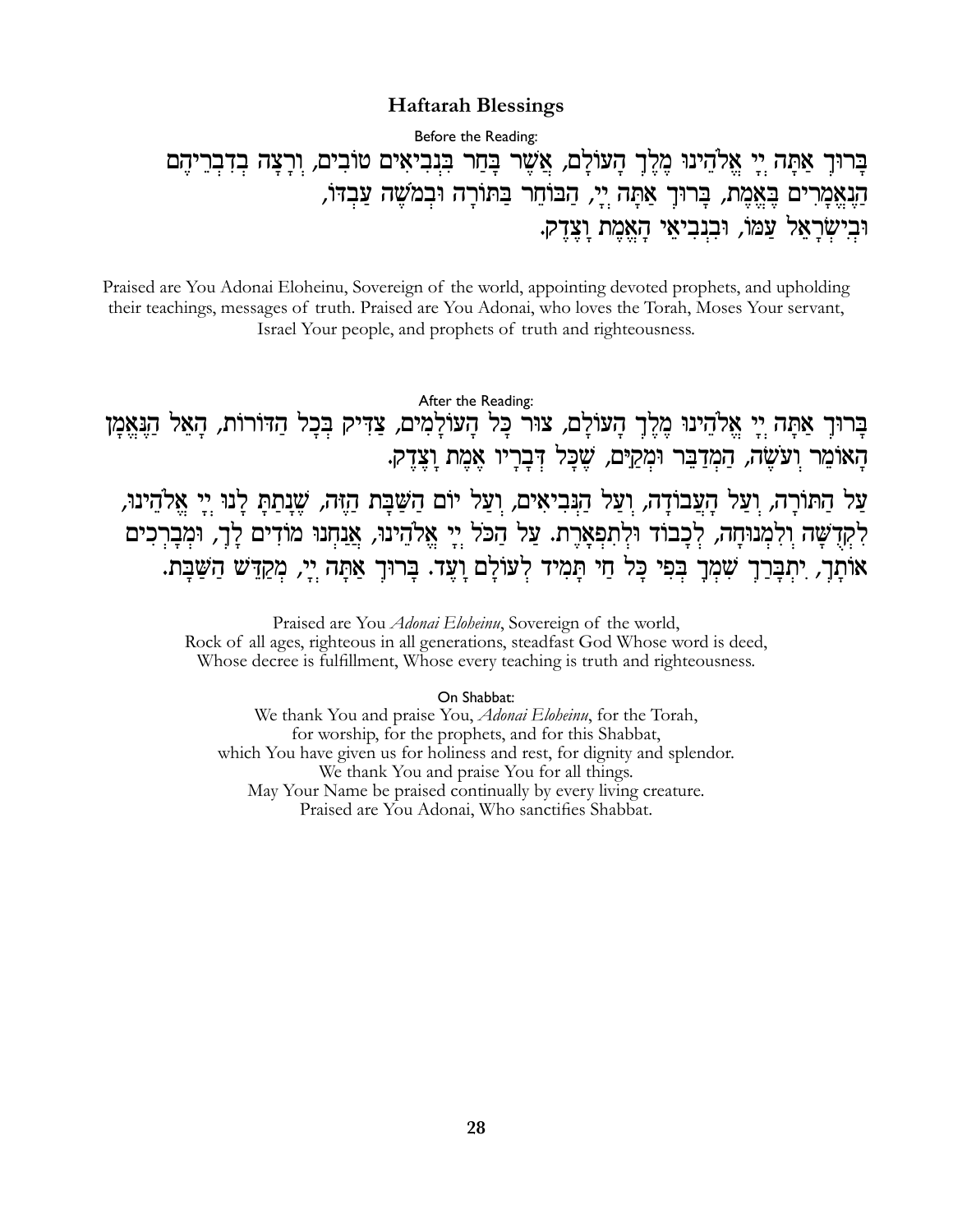#### **Returning the Sefer Torah**

We rise as the Ark is opened.

יְהַלְלוּ אֶת שֵׁם יְיָ, כִּי נִשְׂגַּב שְׁמוֹ לִבַדוֹ Reader: Y'hal'lu et sheim Adonai ki nis-gav הוֹדוֹ עַל אֲרֵץ וִשָּׁמָיִם. וַיַּרֵם קֵרֵן לְעַמּוֹ, sh'mo l'va-do. Congregation: Ho-do al e-retz v'sha-ma-yim, va-ya-rem תְהָלָה לְכַל חֲסִידַיוֹ, לְבְנֵי יִשְׂרַאֵל עֲם ke-ren l'a-mo, t'hi-lah l'khol ha-si-dav, קרובו, הַלְלוּיַהּ. liv'nei Yisrael am k'ro-vo. Hal'luyah.

> Reader: Praise Adonai, for God is unique, exalted. Congregation: God's glory encompasses heaven and earth. God, You exalt and extol the faithful, the people Israel who are close to You. Halleluyah!

> > The Torah is placed in the Ark.

#### Eitz Chayim Hee

Eitz cha-yim hee la-ma-cha-zi-kim bah, ַעֲץ חַיִּים הִיא לַמֲחֲזִיקִים בַּהּ, V'tom'che-ha m'u-shar. ַוְתֹמְכָיהָ מְאֻשָׁר. דְּרָכֶיהָ דַרְכֵי נֹצַם, D'ra-che-ha dar-chei no-am. V'chol n'ti-vo-te-ha shalom. וִכָל נִתִיבוֹתֶיהָ שָׁלוֹם. הֲשִׁיבֵנוּ יְיָ, Ha-shi-vei-nu Adonai ei-le-cha v'na-shu-vah, Cha-deish ya-mei-nu k'ke-dem. אֵלֵיךָ וְנַשׁוּבָה, חַדֵּשׁ יַמֵינוּ כִּקֵדֶם.

It is a tree of life to those who hold it fast, and all who cling to it find happiness. Its ways are ways of pleasantness, and all its paths are peace.

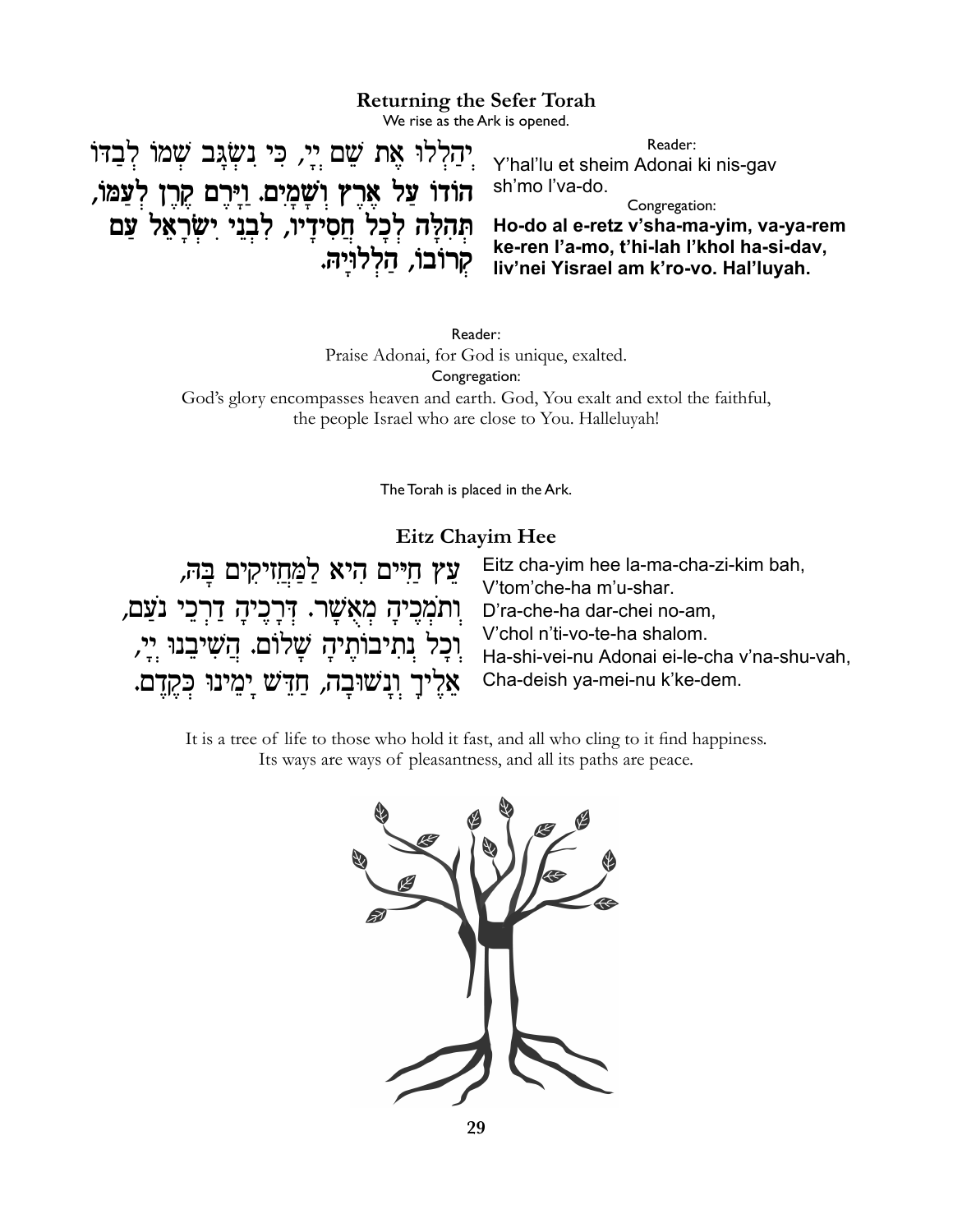## Aleinu

### We stand:

עַלֵינוּ לְשָׁבֵּחַ לַאֲדוֹן הַכֹּל, לַתֵת גִּדְלַה לִיוֹצֵר בְּרֵאֹשִׁית, שֱלֹּא עַשֲׂנוּ כְּגוֹיֵי הַאֲרַצוֹת, וִלֹא שֲמַנוּ כִּמְשָׁפִּחוֹת הַאֲדָמָה, שֵׁלֹא שַׂם חֵלְקֵנוּ כַּהֵם, וְגֹרַלֵנוּ ככל המונם. ואנחנו כורעים ומשתחוים ומודים, לִפְנִי מֵלֵךָ, מַלְכֵי הַמְּלַכִים, הקדוש ברוך הוא. שָׁהוּא נוֹטֵה שַׁמַיִם וַיֹּסֵד אַרֵץ, וּמוֹשַׁב יַקַרוֹ בַּשֲׁמַיִם מִמַּעַל, וּשָׁכִינַת עָזוֹ בִּגַבְהֵי מְרוֹמִים, הוּא אֱלֹהֵינוּ אֵין עוֹד. אֱמֶת מַלְכֵּנוּ אֲפֵס זוּלַתוֹ, כַּכַּתוּב בִּתוֹרָתוֹ: וְיָדַעְתָּ הַיּוֹם וַהֲשֵׁבֹתָ אֶל לִבְבֵרָ, כִּי יֵי הוּא הַאֲלֹהִים בַּשֲׁמַים מִמַּעֲל, וַעֲל הַאֲרֵץ מִתַּחַת, אֵין עוֹד:

A-lei-nu l'sha-bei-ach la-Adon ha-kol, la-teit g'du-lah l'yo-tzer b'rei-sheet. She-lo a-sa-nu k'go-yei ha-a-ra-tzot v'lo sa-ma-nu k'mish-p'chot ha-a-da-mah, she-lo sam chel-kei-nu ka-hem, v'go-ra-lei-nu k'chol ha-mo-nam.

Va-a-nach-nu kor'im u-mish-ta-cha-vim u-mo-dim lif-nei Melech mal-chei ha-m'la-chim ha-Ka-dosh ba-ruch hu.

She-hu no-teh sha-ma-yim v'yo-seid a-retz, u-mo-shav y'ka-ro ba-sha-ma-yim mi-ma-al ush'chi-nat u-zo b'gov-hei m'ro-mim. Hu Eloheinu ein od. E-met Mal-kei-nu e-fes zu-la-to ka-ka-tuv b'To-ra-to: v'ya-da-ta ha-yom va-ha-shei-vo-tah el l'va-ve-cha, ki Adonai hu ha-Elohim ba-sha-ma-yim mi-ma-al, v'al ha-a-retz mi-ta-chat ein od.

It is for us to praise the Ruler of all, to acclaim the Creator, Who has not made us merely a nation, nor formed us as all earthly families, nor given us an ordinary destiny. And so we bow, acknowledging the supreme sovereign,

the Holy One, Who is praised — Who spreads out the heavens and establishes the earth, Whose glory abides in the highest heavens, and Whose powerful presence resides in the highest heights. This is our God, none else, ours is the true sovereign, there is no other. As is written in the Torah: "Know this day and take it to heart that Adonai is God

in heaven above and on earth below; there is no other."

ַכַּבְּתוּב בְּתוֹרָתֶךָ, יְיָ יִמְלֹךָ לְעוֹלָם וָעֶד: וְנָאֱמַר, וְהָיָה יְיָ לְמֶלֶךְ עַל כָּל הָאָרֶץ, ביום ההוא יהיה יי אחד, ושמו אחד:

Ka-ka-tuv b'To-ra-te-cha: Adonai yim-loch l'olam va-ed. V'ne-e-mar: V'ha-yah Adonai l'me-lech al kol ha-a-retz, ba-yom ha-hu yi-h'yeh Adonai e-chad u-sh'mo e-chad.

Thus is it written in Your Torah: "Adonai reigns for ever and ever." Such is the prophetic assurance: "Adonai shall be acknowledged Sovereign of all the earth. On that day Adonai shall be One and God's Name One."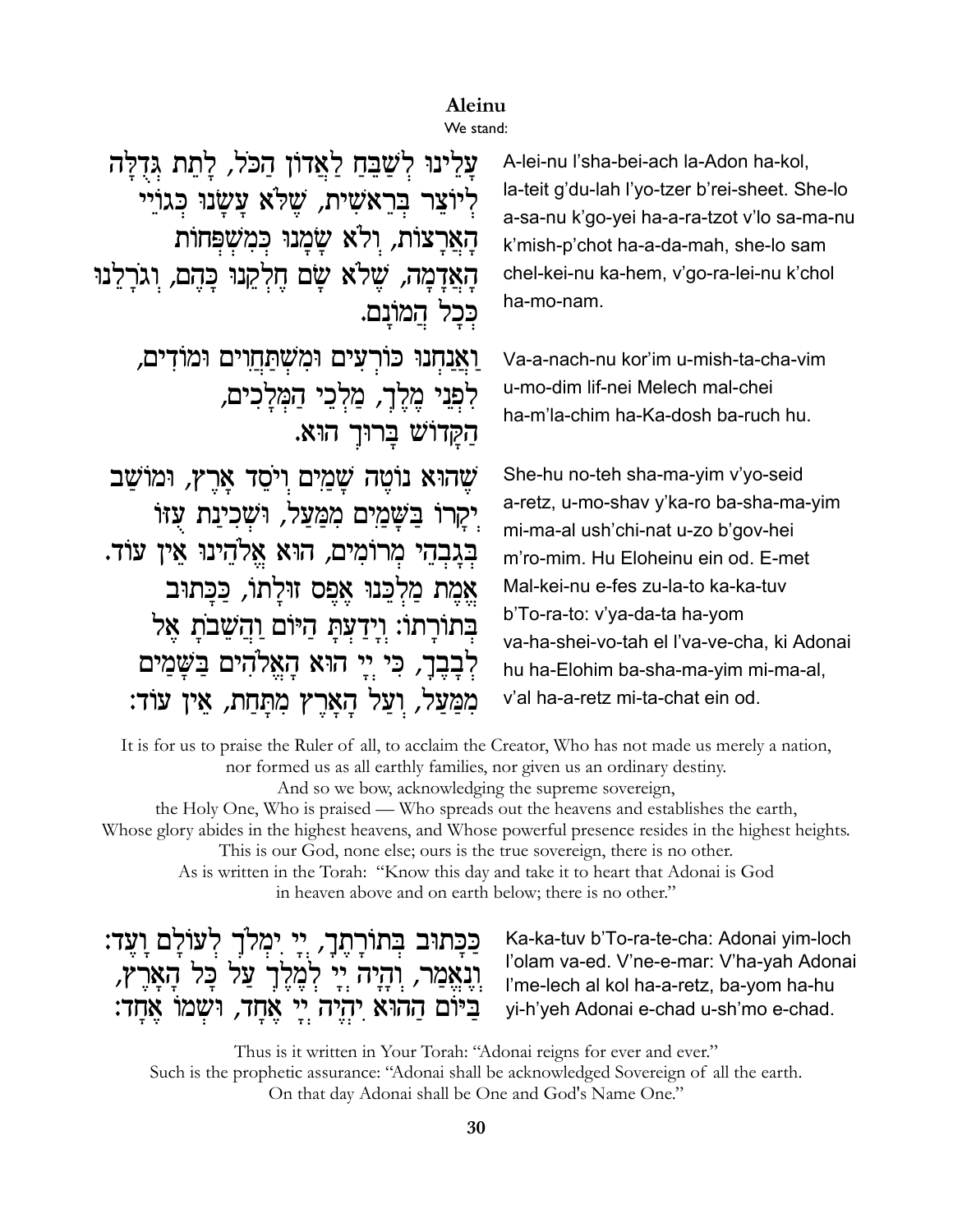## **Mourners Kaddish**

יִתְגַדַּל וִיִתְקַדַּשׁ שָׁמֶהּ רַבָּא. בִּעַלְמַא דִּי בְרָא כִרְעוּתֵהּ, וַיִּמְלִיךָ מֲלִכוּתֵהּ בְּחַיֵּיכוֹן וּבִיוֹמֵיכוֹן וּבְחַיֵּי דְכַל בֵּית יִשְׂרָאֱל. בַּעֲגַלַא וּבִזמַן קַרִיב ואמרו אמן:

# יְהֵא שְׁמֵהּ רַבָּא מִבָרַךָ לִעַּלַם וּלְעַלְמֵי עלמיא:

יתברך וישתבח, ויתפאר ויתרומם ויתנשא ויתהדר ויתעלה ויתהלל שְמֶהּ דְקִדְשָׁא בְּרִיךָ הוּא לְעֲלַּא מְן כּל בִּרְכַּתַא וְשִׁירַתַא, תְּשָׁבְּחַתָא וְנָחֱמַתַא, דאמירן בעלמא, ואמרו אמן: יִהָא שִׁלַמָּא רַבָּא מִן שְׁמַיַּא וְחַיִּים עַלֵינוּ וִעַל כַּל יִשְׂרַאֲל, וְאִמְרוּ אַמֵן:

עשׂה שלום במרומיו הוא יעשה שלום עלינו ועל כל ישראל ועל כל-יוֹשָׁבֵי תֵבֵל, וְאִמְרוּ אַמֵן: Yit-ga-dal v'yit-ka-dash sh'mei ra-ba, A-mein b'al-ma di-v'ra ki-ru-tei, v'yam-lich mal-chu-tei b'chai-yei-chon uv'yo-mei-chon uv'chai-yei d'chol-beit Yis-ra-eil, ba-a-ga-la u-viz-man ka-riv, v'im'ru: A-mein.

## Y'hei sh'mei ra-ba m'va-rach l'a-lam ul'al-mei al-ma-ya.

Yit-ba-rach v'yish-ta-bach, v'yit-pa-ar v'yit-ro-mam v'yit-na-sei, v'yit-ha-dar v'vit-a-leh v'vit-ha-lal, sh'mei d'ku-d'sha, b'rich hu, l'ei-la min-kol-bir-cha-ta v'shi-ra-ta, tush-b'cha-ta v'ne-che-ma-ta, da-a-mi-ran b'al-ma, v'im'ru: A-mein.

Y'hei sh'la-ma ra-ba min sh'ma-ya, v'cha-yim, a-lei-nu v'al kol-Yis-ra-eil, v'im'ru: A-mein.

O-seh sha-lom bim-ro-mav, hu ya-a-seh sha-lom a-lei-nu v'al kol-Yis-ra-eil, v'al yosh-vei tei-veil, v'im'ru: A-mein.

Magnified and sanctified be God's great Name in the world that has been created according to the divine plan. May God's kingdom be fulfilled in the days of our lifetime and in the life of all Israel, and may it happen speedily. And let us say, **Amen**.

#### May God's great Name be blessed for all eternity.

Blessed is God's holy Name, praised, honored and glorified. God's Name is blessed above all blessings, adorations, hymns and praises that are spoken in the world. And let us say, Amen.

May there be abundant peace from heaven, and abundant life for us and for all Israel. And let us say, **Amen**.

May the One who has created peace in the heavens, make peace for us and for all Israel and all who dwell on earth. And let us say, **Amen**.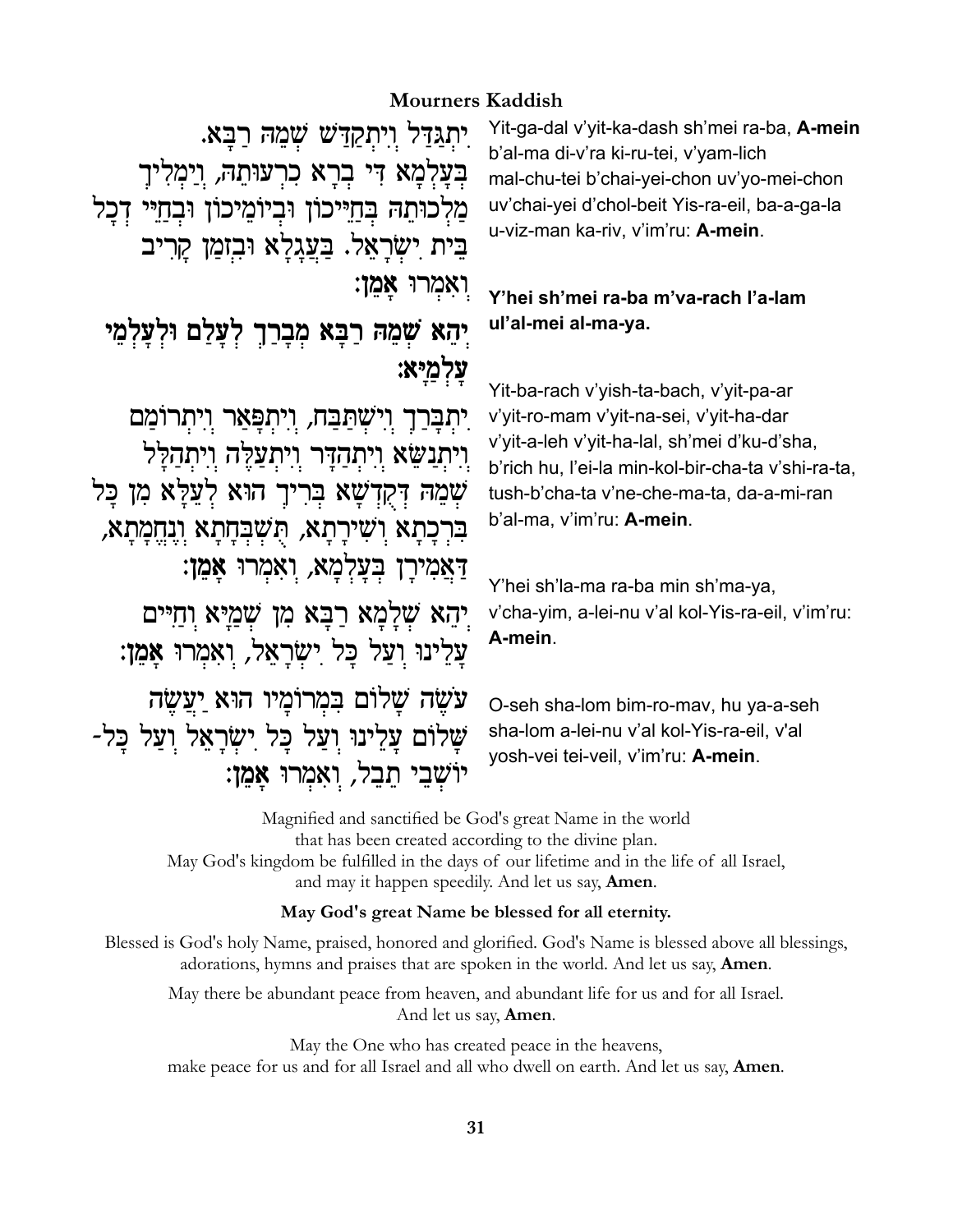## V'Shamru

וְשָׁמְרוּ בְנֵי יִשְׂרָאֵל אֶת הַשַּׁבָּת, V'sha-m'ru v'nei Yis-ra-eil et ha-Sha-bat, la-a-sot et ha-Sha-bat l'do-ro-tam ַלְעֲשׂוֹת אֶת הַשַּׁבָּת לְדֹרֹתָם בְּרִית עוֹלָם: b'rit o-lam. בֵינִי וּבֵין בְּנֵי יִשְׂרָאֵל אוֹת הִיא לְעוֹלָם, Bei-ni u-vein b'nei Yis-ra-eil ot hi l'o-lam. ּכִּי שֵׁשֶׁת יָמִים עֲשָׂה יְיָ Ki shei-shet ya-mim a-sa A-do-nai et ha-sha-ma-yim v'et ha-a-retz, אֶת הַשָּׁמַיִם וְאֶת הָאָרֶץ, U-va-yom ha-sh'vi-i sha-vat va-yi-na-fash. וּבִיּוֹם הַשָּׁבִיעִי שָׁבַת וַיְנַפַּשׁ.

> The people Israel shall observe Shabbat, to maintain it as an everlasting covenant through all generations. It is a sign between Me and the people Israel for all time, that in six days Adonai made the heavens and the earth, and on the seventh day, ceased from work and rested.